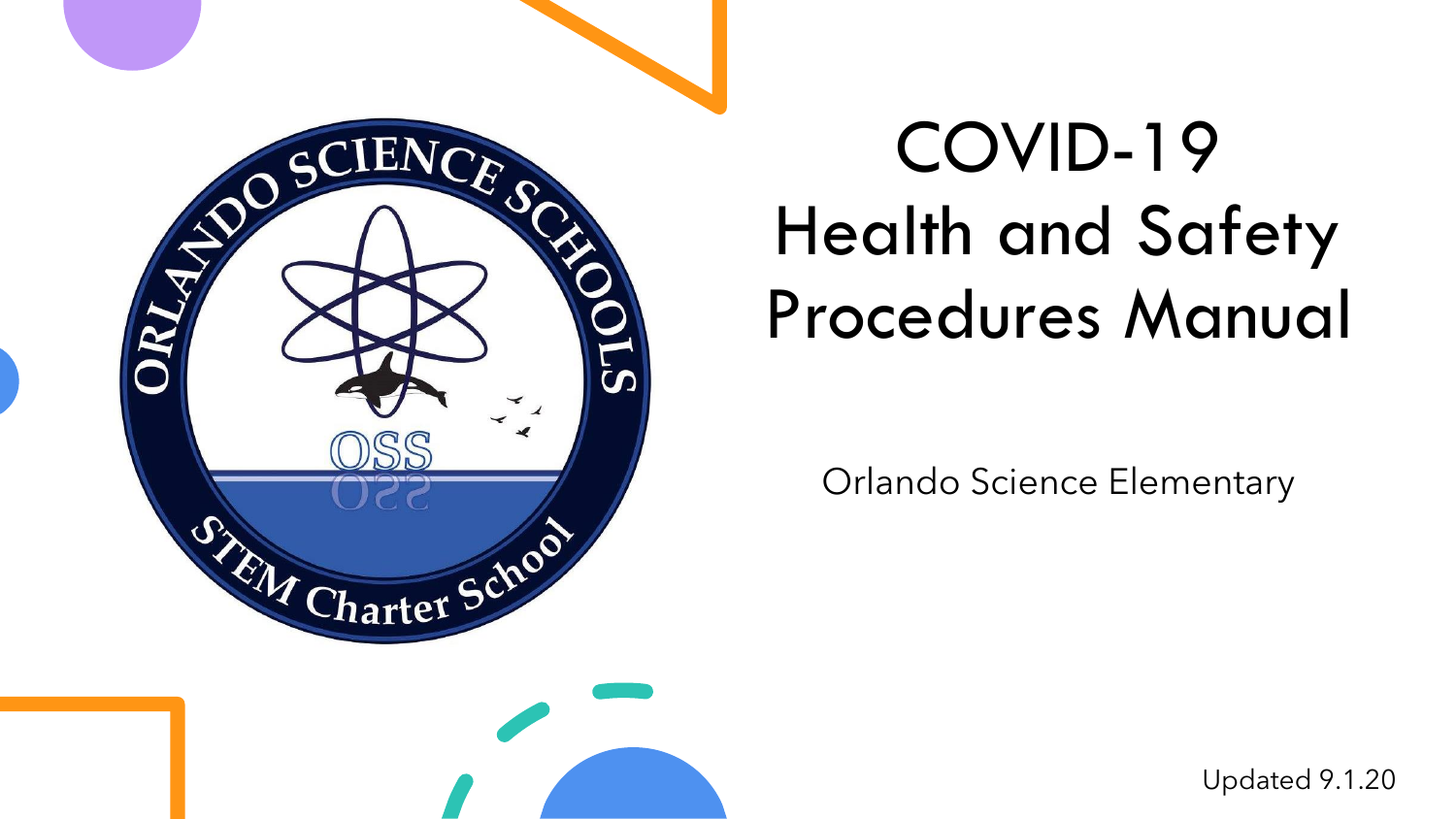### Disclaimer

This manual contains general guidance for our school in navigating health and safety considerations during the COVID-19 pandemic. The content in this manual will continue to evolve and is not all-inclusive of all procedures and protocols.

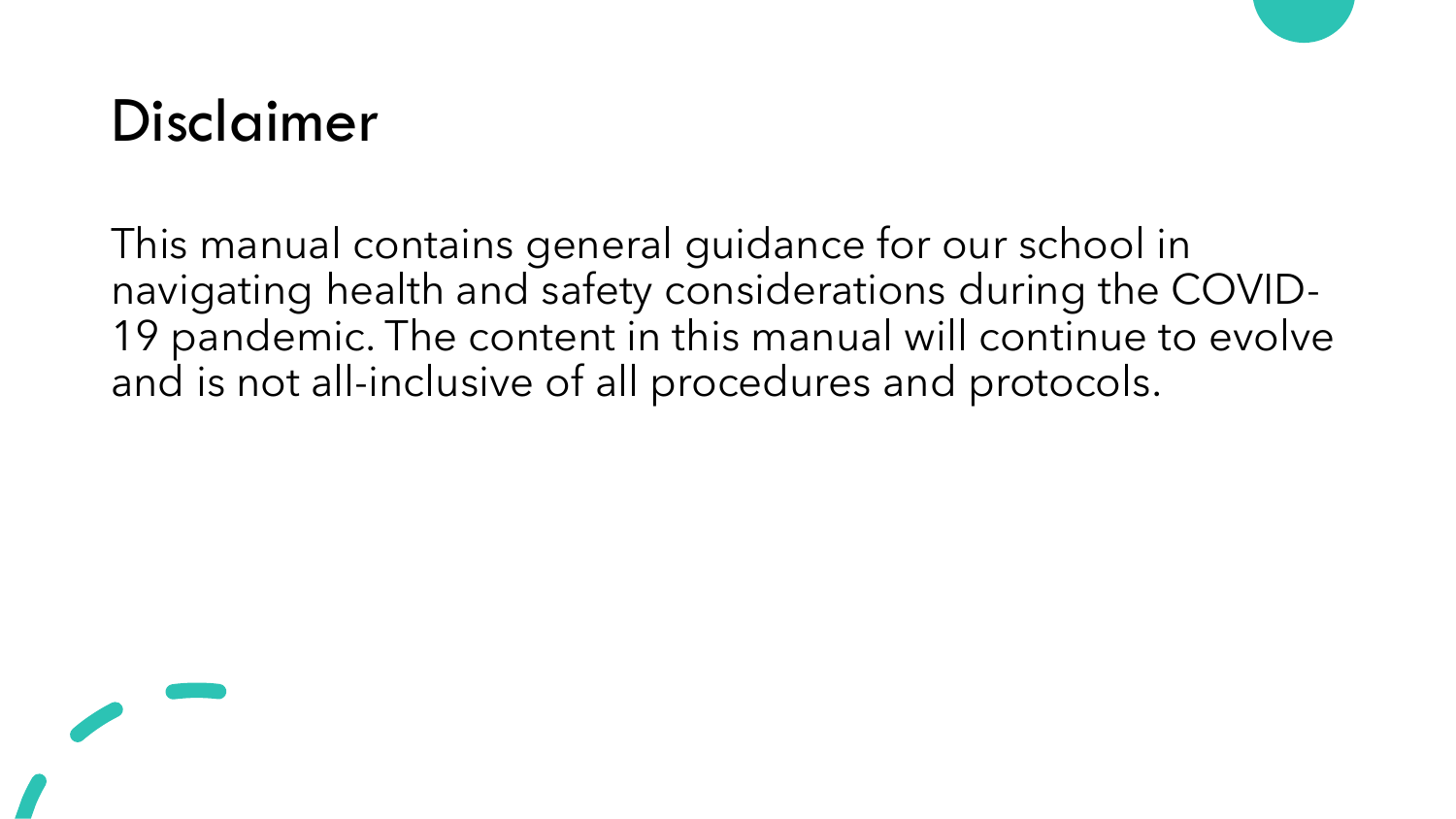# General Preventative Measures

Section 1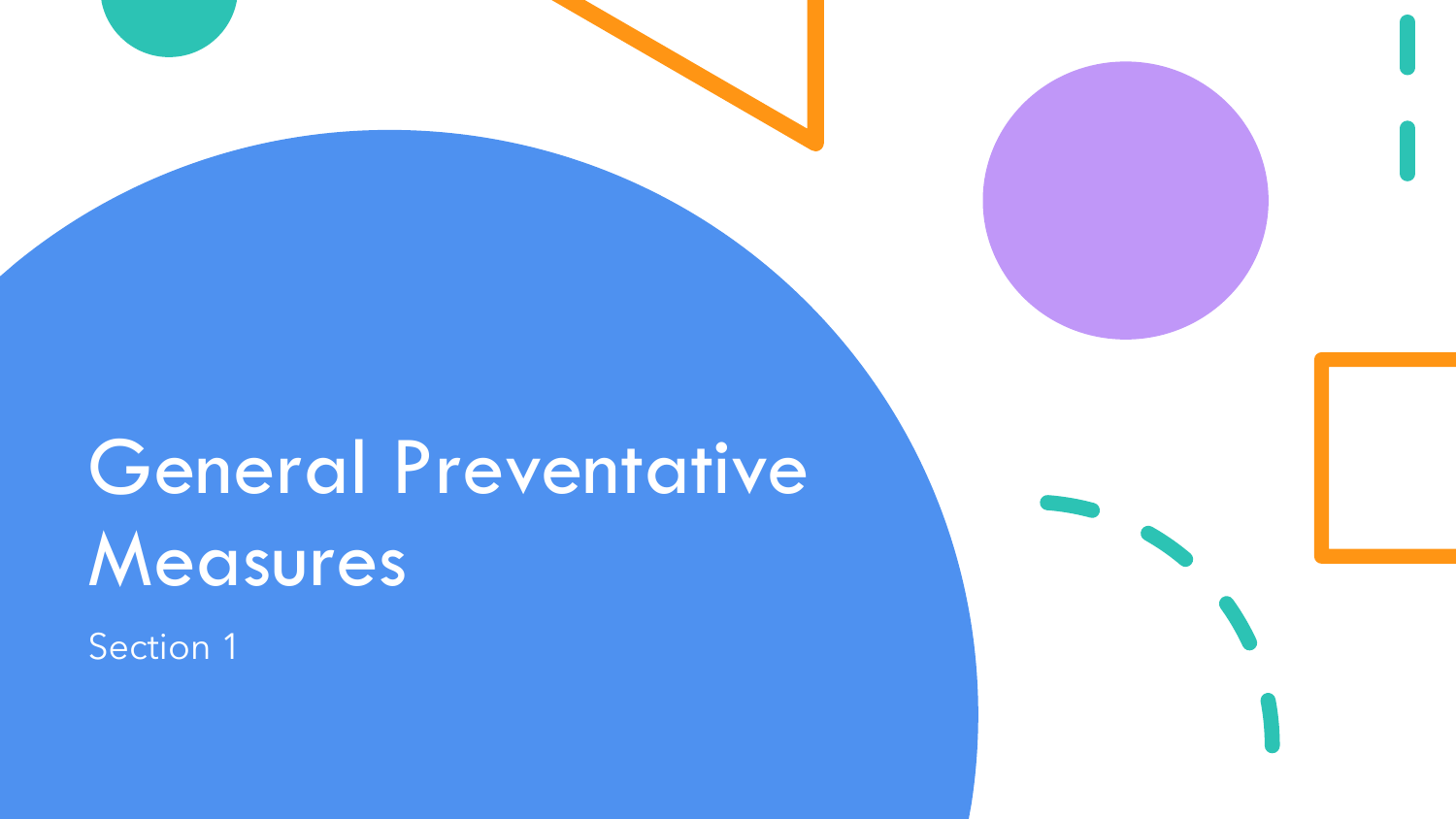### Communication and Messaging

- School approved signage (banners, posters, signs, stickers, etc.) will be posted in highly visible locations to promote everyday protective measures and describe how to stop the spread of germs.
- Signage locations includes but are not limited to entrances, doors, hallways, restrooms, offices, cafeteria, media center, elevators, classrooms, and stairs.
- The school website, newsletters, email system, phone blast, and social media sites will be used to provide updates and reminders

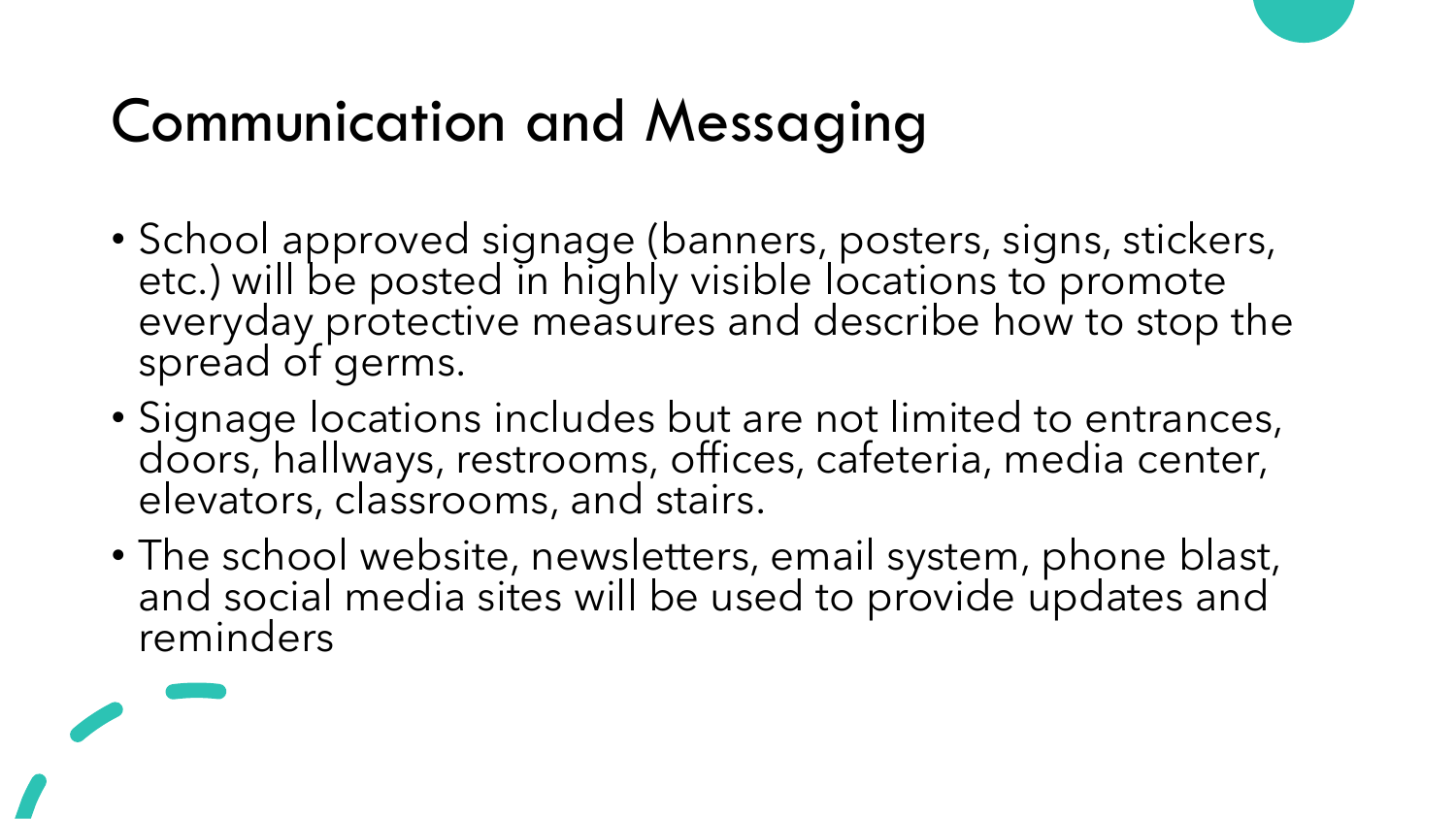### Personal Protective Equipment (PPE)

- All students, employees, visitors and vendors are required to wear masks/face coverings, unless medically exempt.
- A mask/face covering shall not be required for persons who present school officials with a certification from a health care provider that the person has a medical condition that prevents the person from being able to safely wear a mask/face covering.
- To promote the social and emotional health of students who may struggle wearing a mask/face covering for several hours, schools will provide students with opportunities for breaks when they can remove their mask/face covering while maintaining appropriate social distancing and while under supervision.
- Additional accommodations may be required for staff and/or students based on their individual health plan

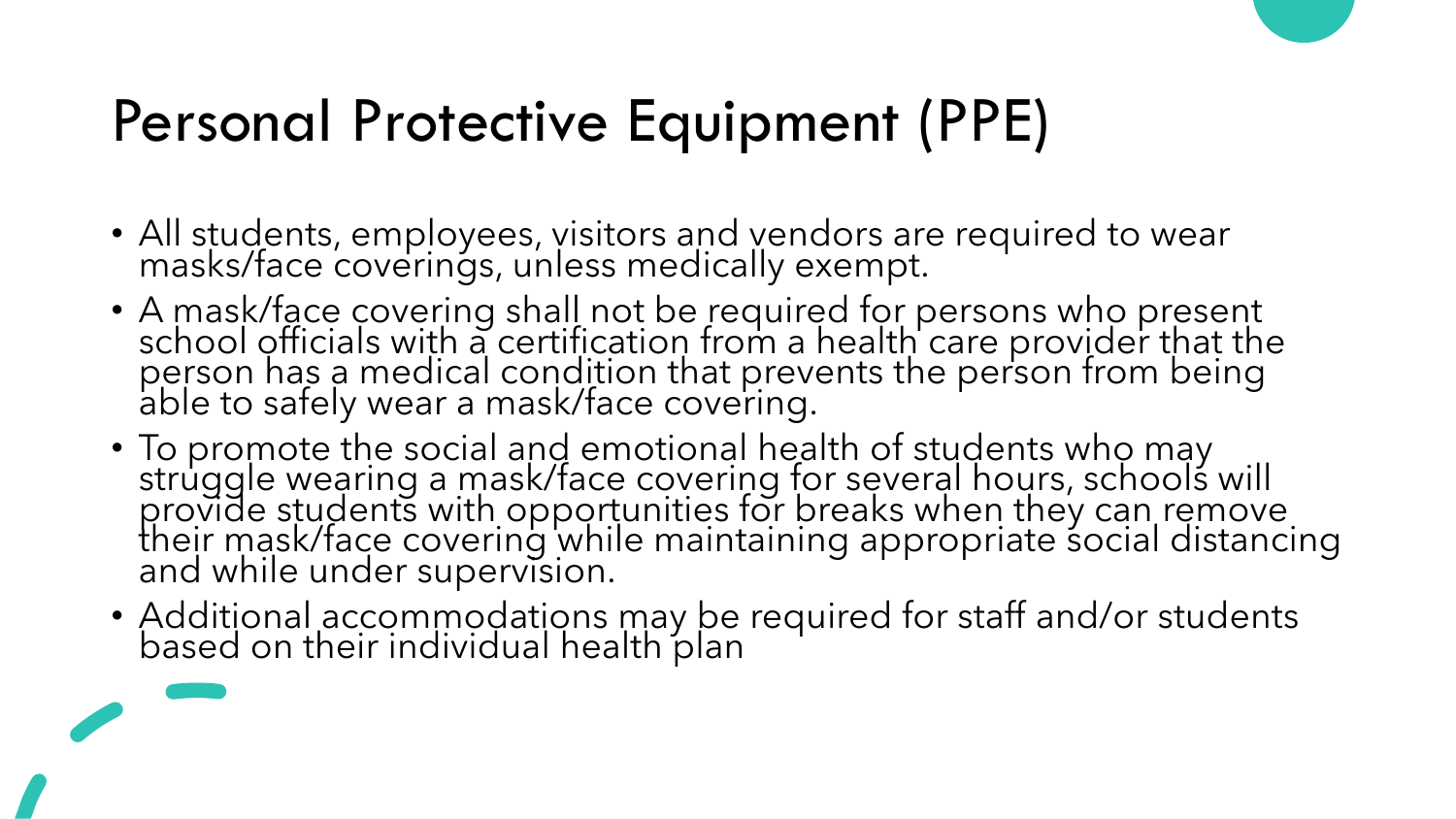# Personal Protective Equipment (PPE) Continued

- Each family is responsible for their student's mask.
- It is highly recommended that you send your student to school with an extra mask in their bookbag.
- Masks/face coverings must comply with the dress code (must not contain questionable language or symbols).
- Masks with exhalation valves are not permitted.
- Neck gaiters and neck buffs are not permitted.

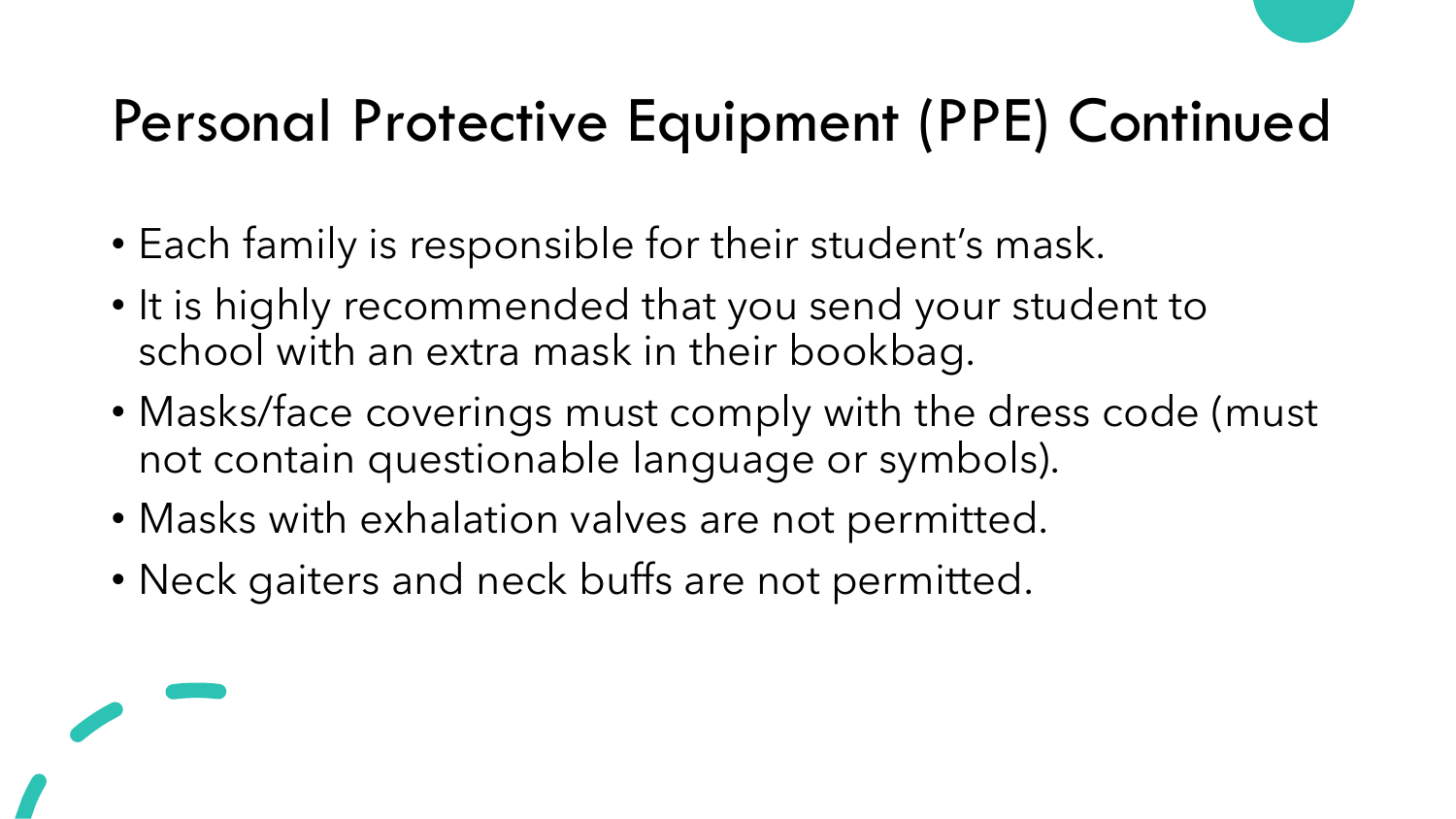Masks with an exhalation valve (respirator) are **NOT PERMITTED** 



#### Neck gaiters and neck buffs are **NOT PERMITTED**



For tips on wearing a mask at school, please visit:

https://www.nemours.org/content/dam/nemours/wwwv2/childrenshealth-system/documents/wearing-a-face-mask-at-school.pdf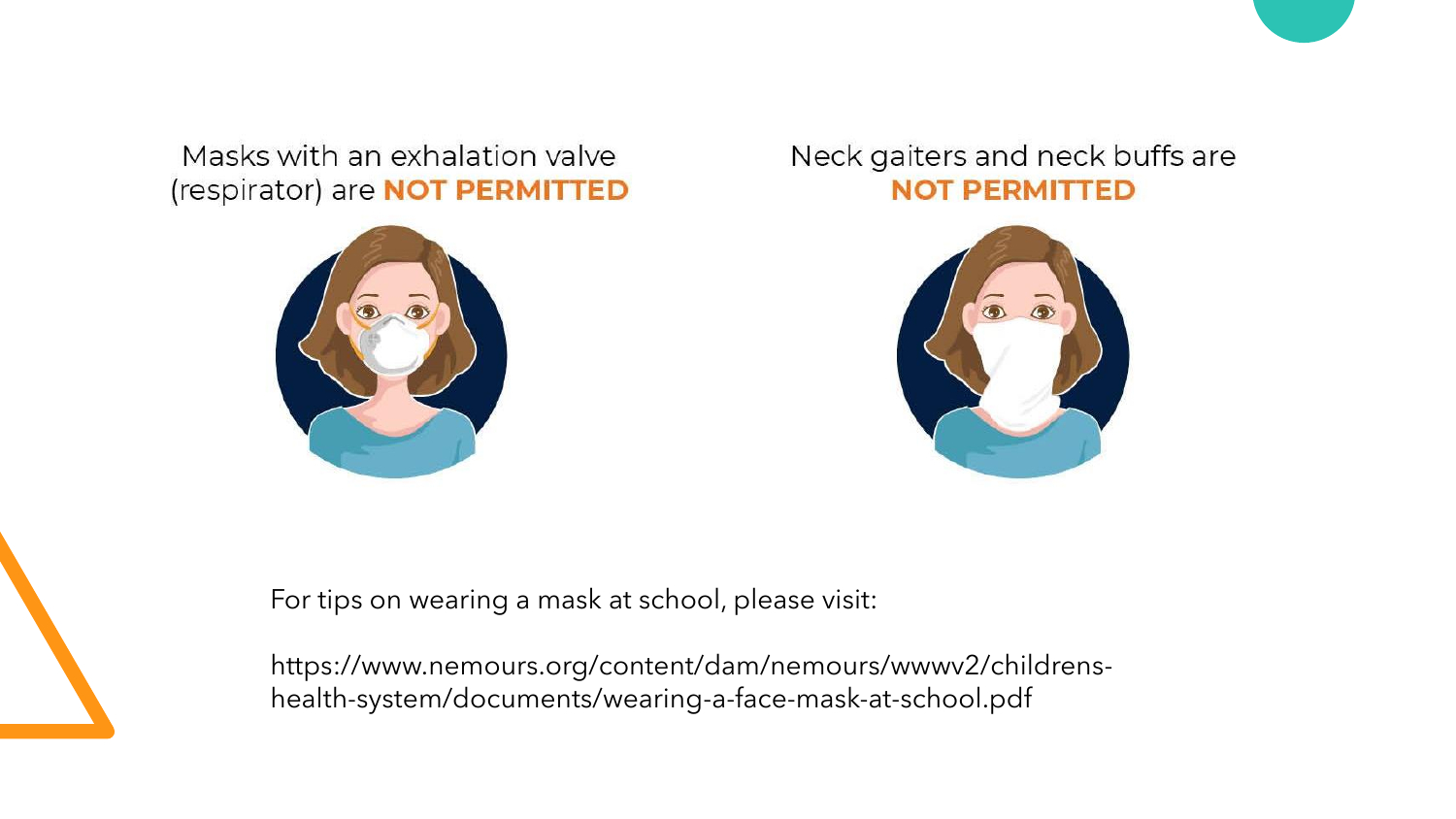# Social Distancing

- To practice "social distancing," maintain the maximum distance possible from others. The minimum recommendation is 6 feet.
- Students must keep their hand to themselves.
- Both front desks are equipped with plexiglass barriers.
- The cafeteria, classrooms, and hallways will be marked for social distancing.
- Directional reminders will be posted on the floor and/or walls to manage traffic flow during transitions.
- Students and staff should not congregate whenever possible.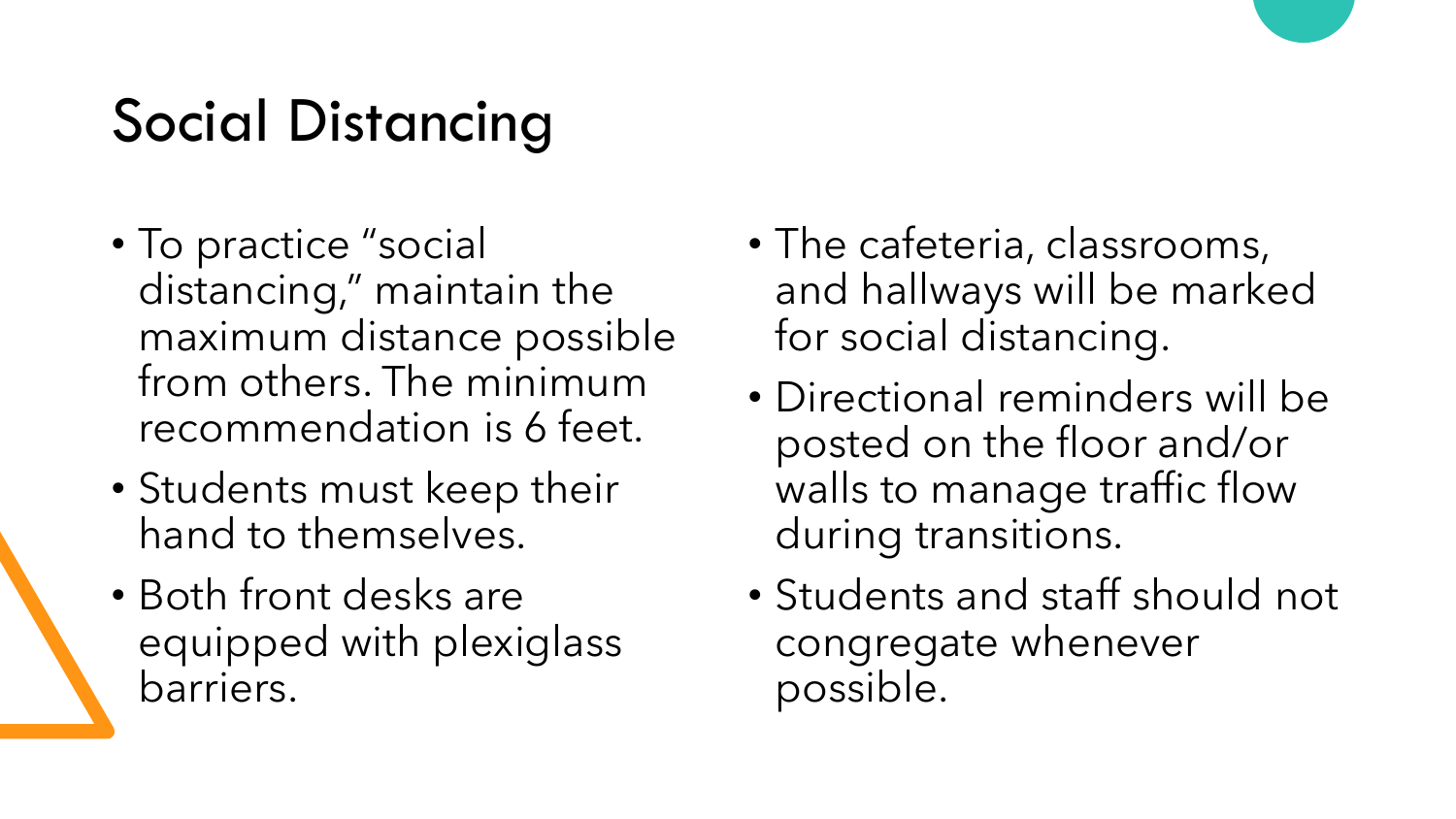### Social Distancing Continued

- Staff will monitor arrival/dismissal to discourage congregating and ensure that students go straight from vehicle to classrooms or cohort waiting areas.
- Visitors on campus will be limited.
- Classroom desks will be arranged so that students are as physically distanced as possible.
- Transitions will be staggered whenever possible.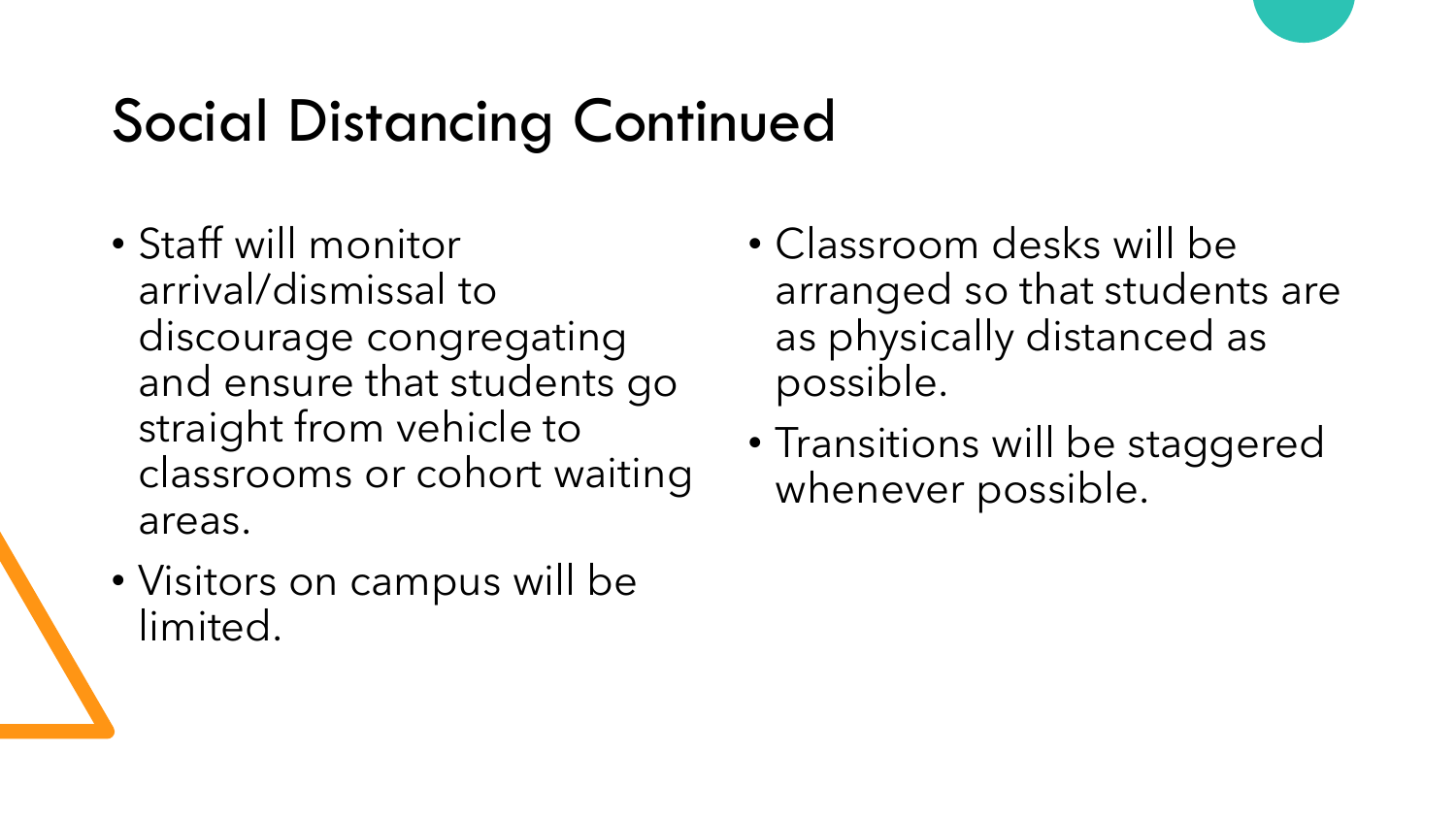# Hygiene

- Teachers and staff will reinforce handwashing with soap and water for at least 20 seconds and increase monitoring to ensure adherence among students and staff.
- Handwashing will be regularly scheduled during the school day.
- Hand sanitizer stations or pumps will be available throughout the campus.
- Students will be reminded to keep their hands away from their eyes, nose, and mouth.
- A full-time day porter will be on campus to ensure all commons areas are wiped (tables, door handles, etc.) and that hygiene supplies are full.

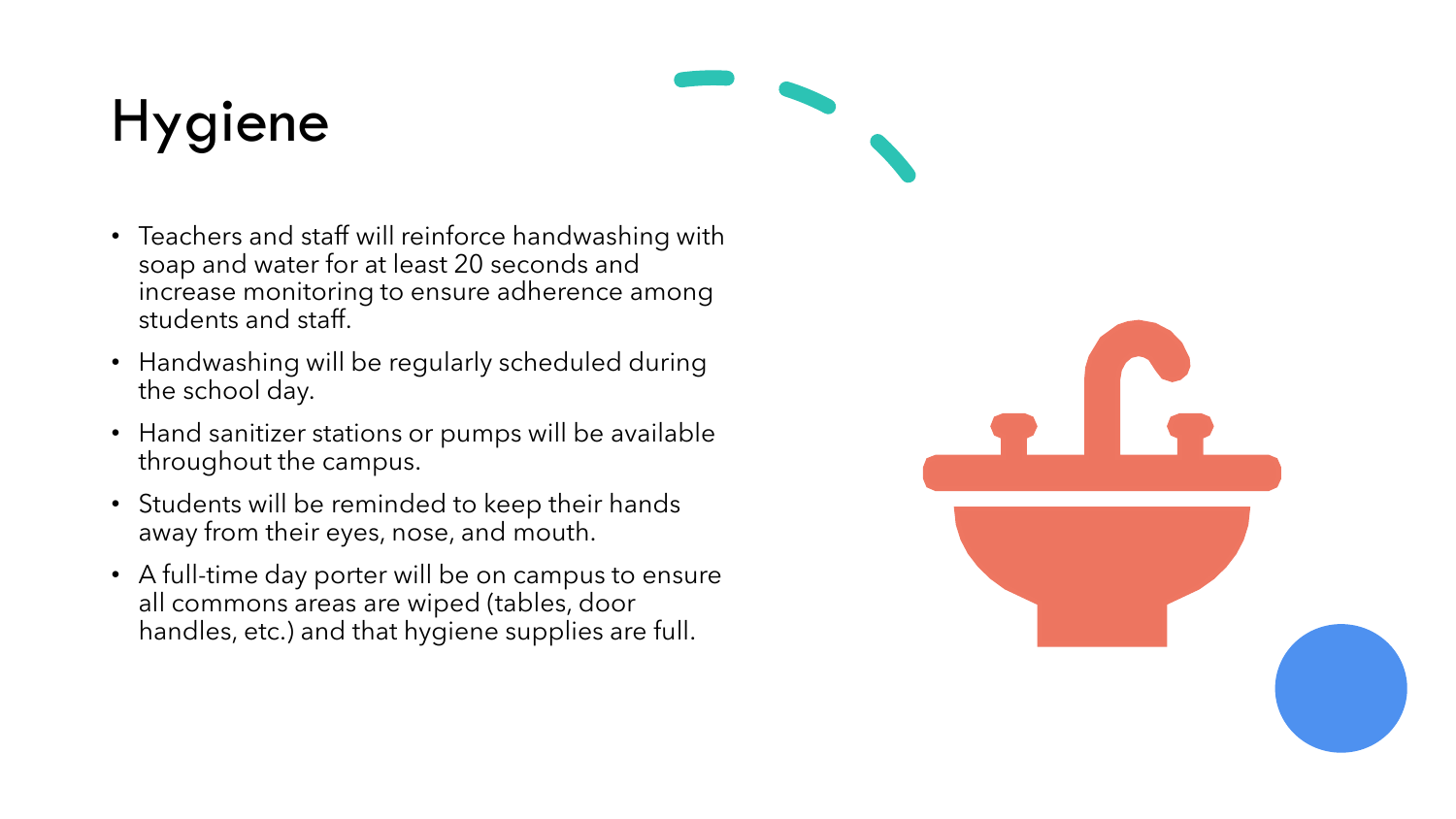## Health Monitoring & Screening

- OSES will continue to monitor federal, state and local public health communications regarding COVID-19 regulations, guidance and recommendations and ensure that staff and students have access to that information.
- OSES is staffed with multiple trained designated staff members who work closely with OCPS Health officials.
- All students, staff, and visitors beyond the front desk, will have their temperatures taken upon entry.
- Staff will conduct periodic temperature screening and/or or symptom checking of staff and students.

• Health checks and screenings will be conducted safely and respectfully.

#### **Please Pre-Screen**

Both staff and students planning to enter the school environment should self-screened prior to coming onsite. Do not attempt to enter the school if you have any of these symptoms present:

https://www.cdc.gov/coronavirus/2019-ncov/symptoms[testing/symptoms.html?CDC\\_AA\\_refVal=https%3A%2F%2Fwww.cdc.gov%2Fcoronaviru](https://www.cdc.gov/coronavirus/2019-ncov/symptoms-testing/symptoms.html?CDC_AA_refVal=https%3A%2F%2Fwww.cdc.gov%2Fcoronavirus%2F2019-ncov%2Fabout%2Fsymptoms.html) s%2F2019-ncov%2Fabout%2Fsymptoms.html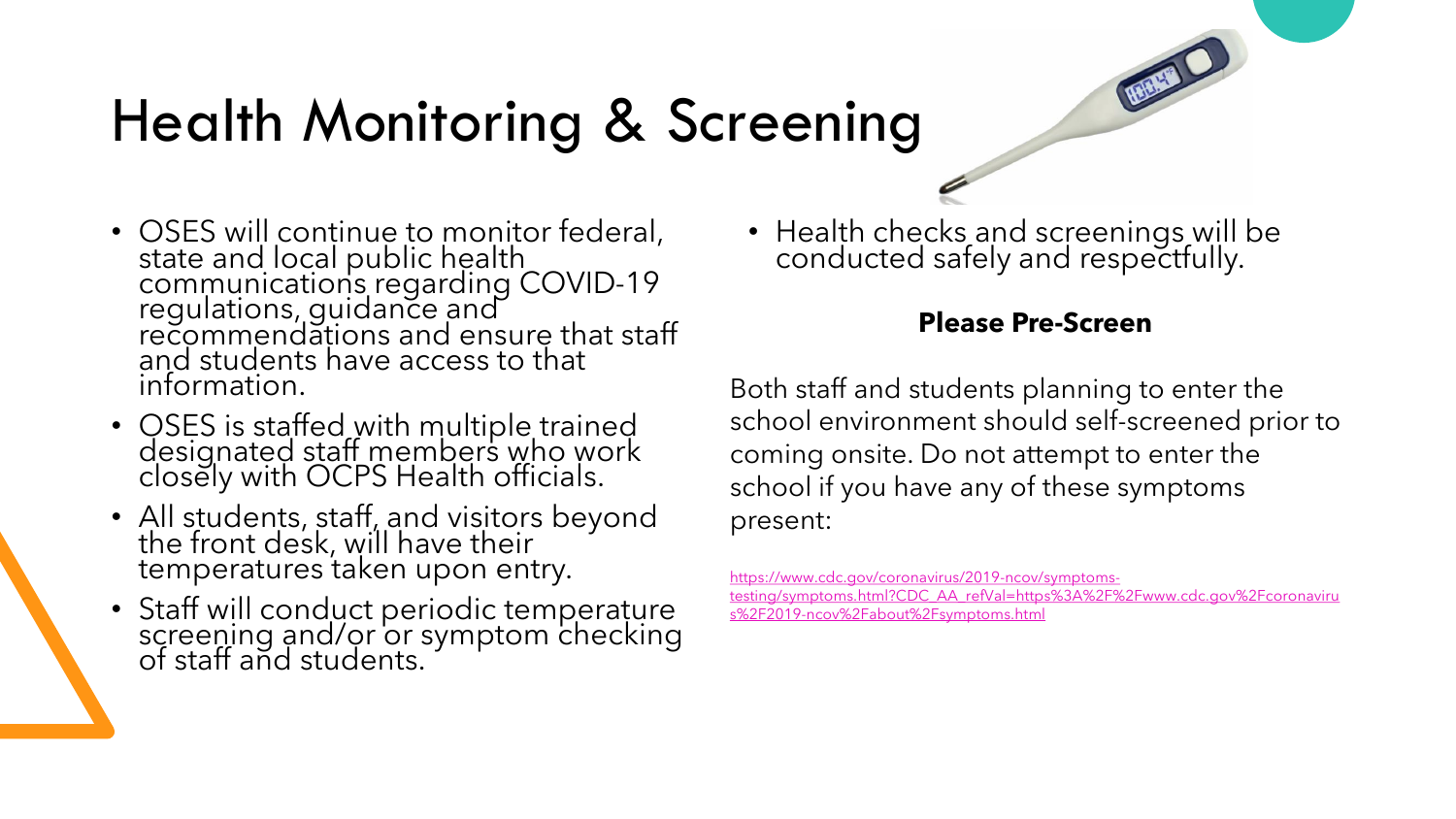# Cleaning and Disinfection

- The contracted cleaning company will use Environmental Protection Agency/Centers for Disease Control and Preventionapproved disinfectants to clean nightly.
- Both the school day porter and cleaning company will increase routine cleaning and disinfection of frequently touched surfaces.
- Staff will check common areas and group restrooms throughout the day to ensure supplies are replenished, conduct touch-point cleaning and do thorough cleaning/disinfecting once students leave for the day.
- The use of shared objects (e.g., gym or physical education<sup>'</sup> equipment, art supplies, toys, games) will be limited when possible, or cleaned between use.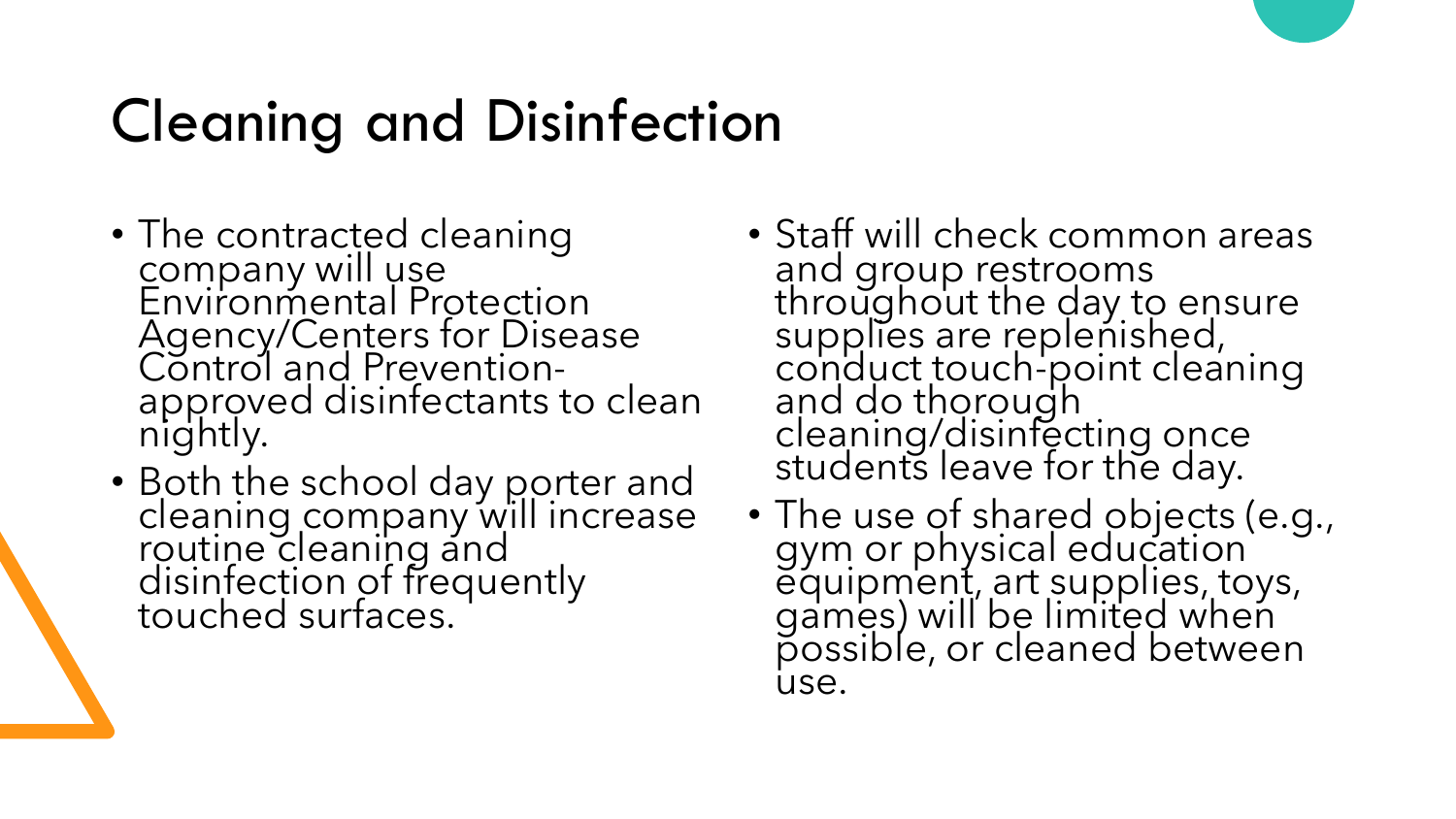# School Operations

Section 2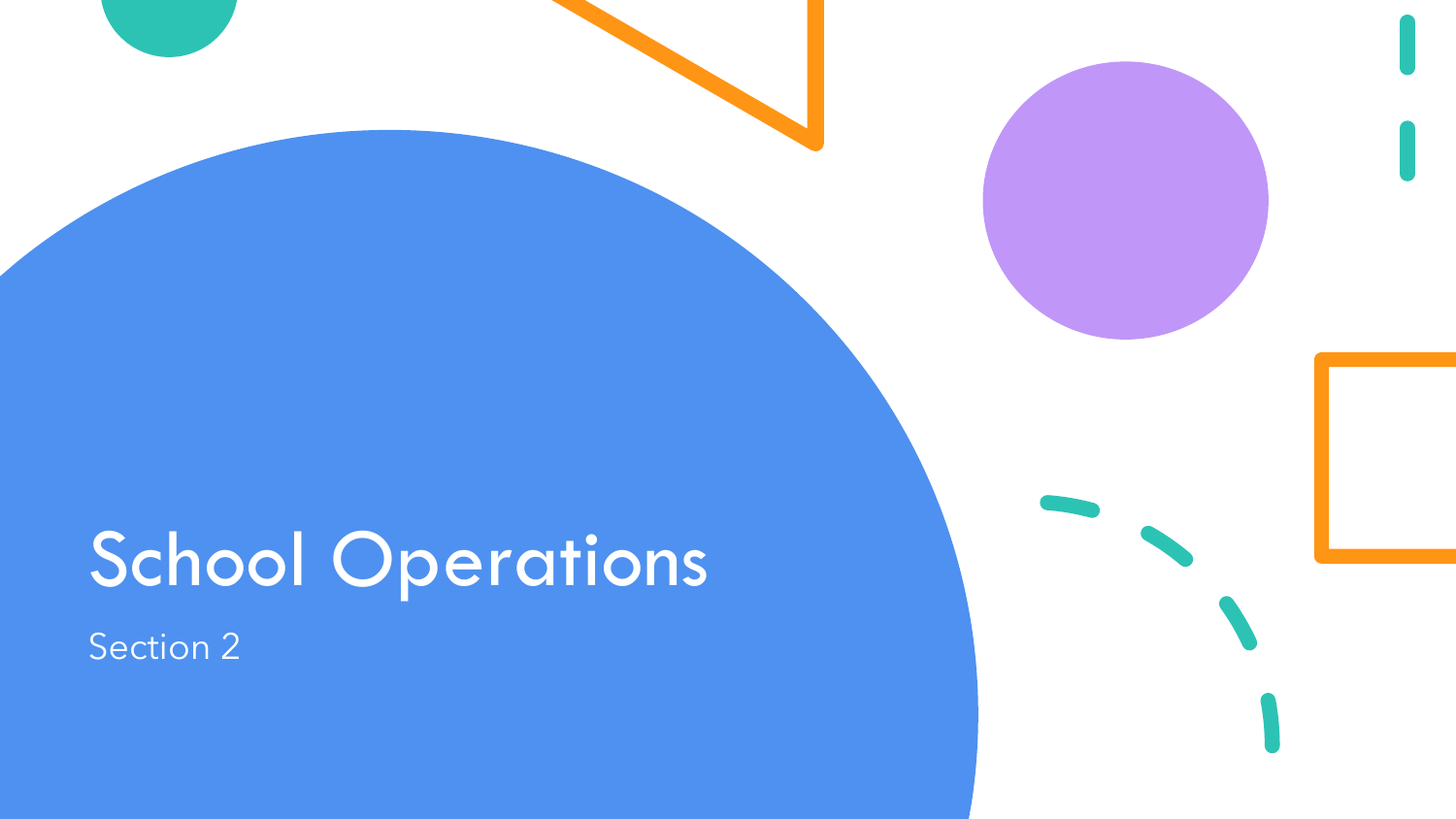### Arrival and Dismissal

- Parents are asked to perform temperature checks on students prior to school arrival.
- Students will be required to sanitize their hands upon entry and exits of the building.
- Staff will control entry points, oversee physical distancing and routinely reinforce proper hygiene etiquette.
- Students are required to wear masks/face coverings during arrival and dismissal, unless medically exempt.
- Parents and nonessential visitors will not be allowed to enter the school past the main office to limit exposure to students, staff and teachers.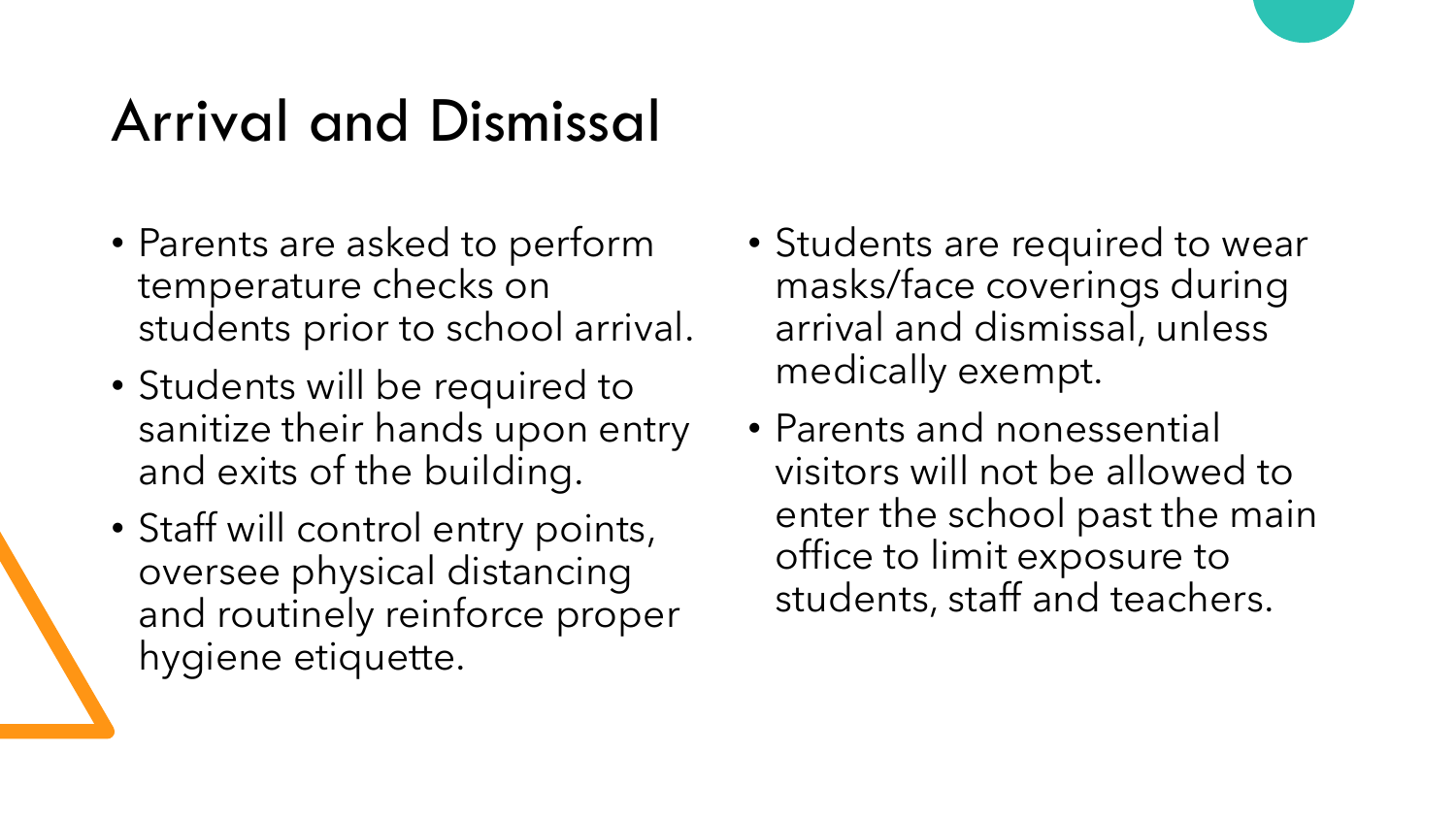### Front Desk and Offices

- Virtual meetings will be scheduled when possible.
- Hand hygiene stations will be set up at the entrance of the facility, so that children and visitors can clean their hands before they enter.
- For parent sign in/out, a supply of clean pens or disinfected pens will be provided.
- Staff will routinely clean and disinfect frequently-touched surfaces.
- Parents and visitors will not be allowed to enter the school past the main office to limit exposure to students, staff and teachers.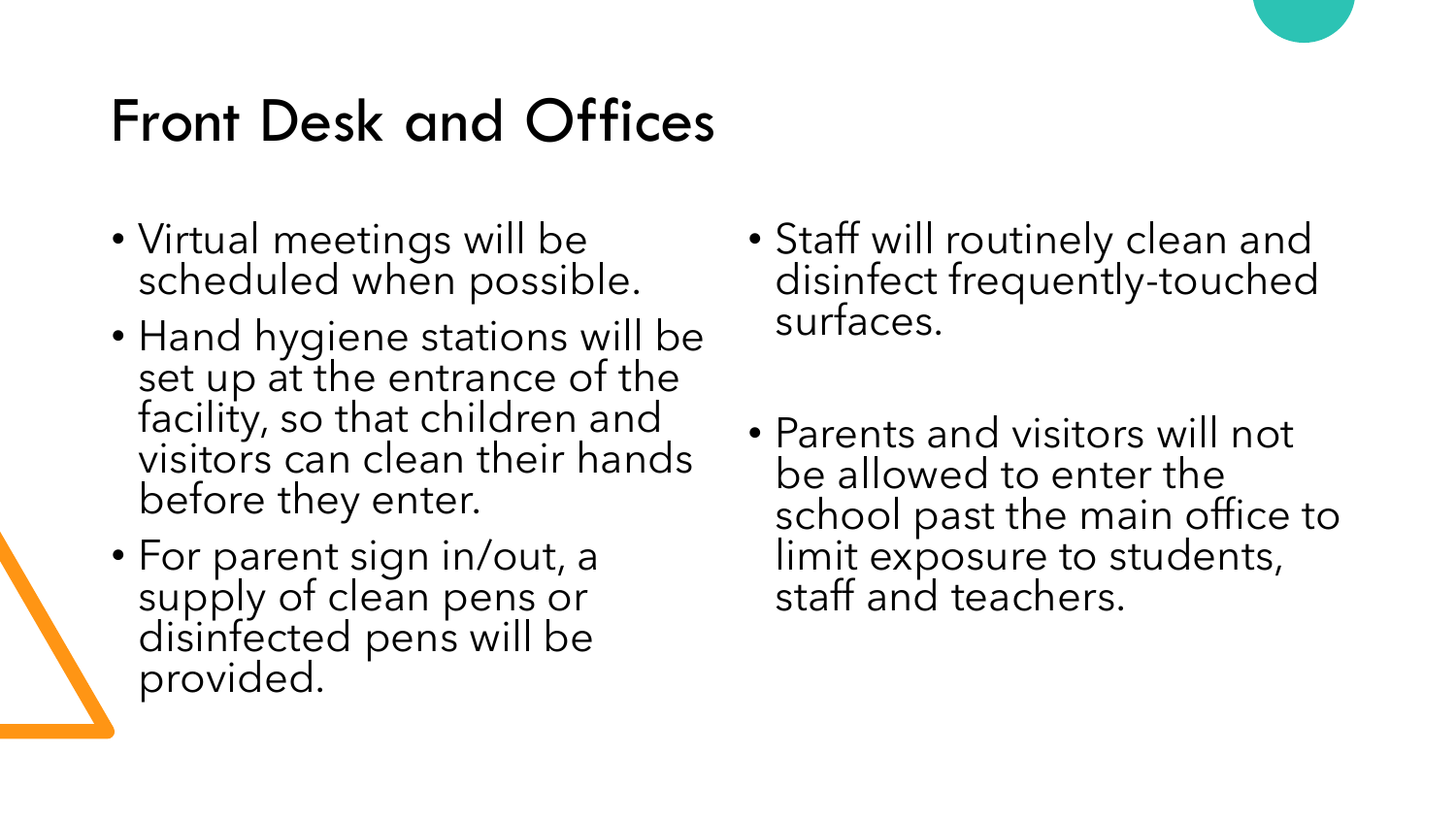### Transitions

Students will be required to keep an arms length minimal distance from one another.

Students will be required to wear masks/face coverings when transitioning between classrooms.

Classes will be staggered during scheduled transitions

When applicable, students will stay in the classroom and teachers will rotate instead.

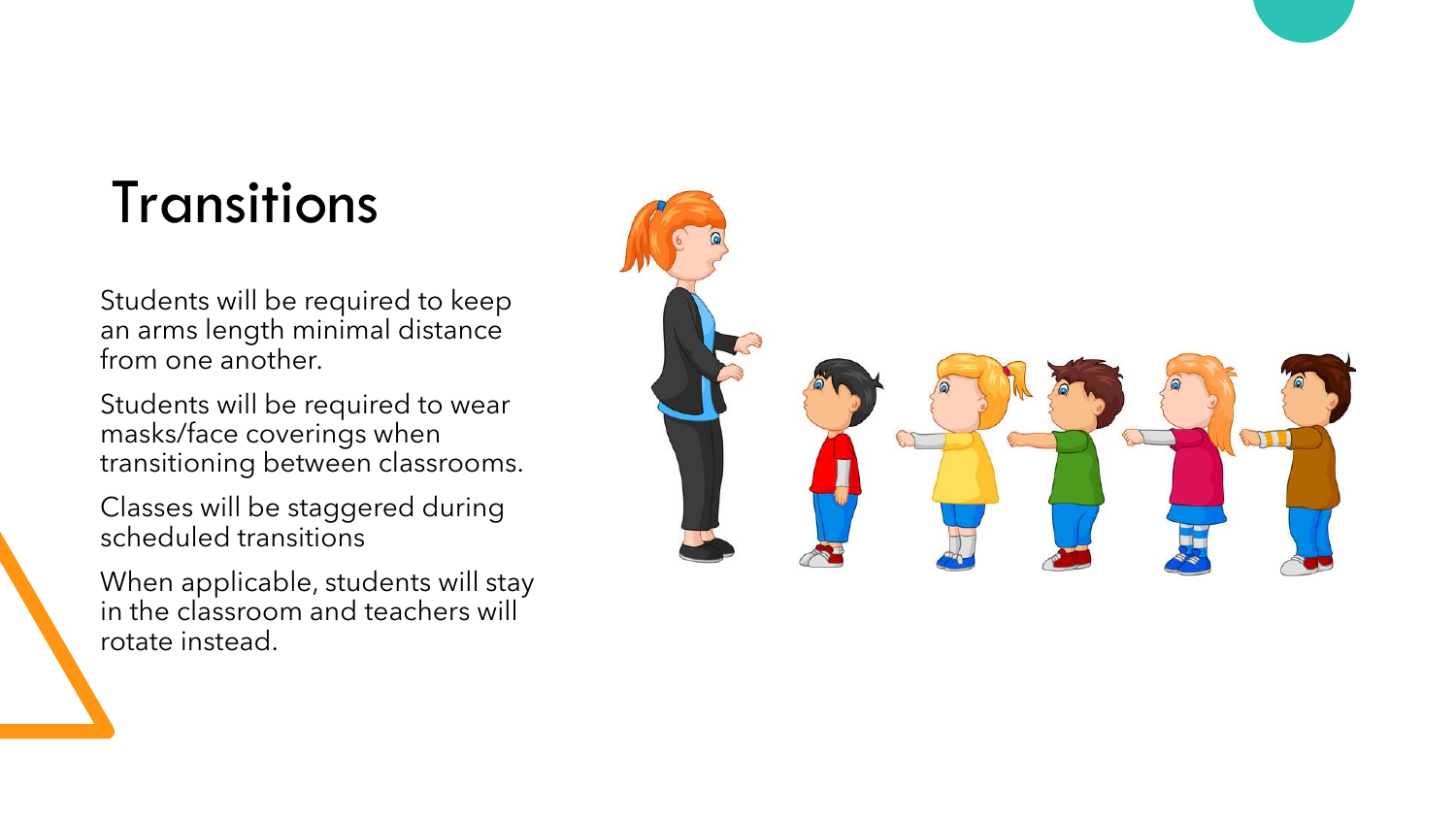### Classrooms

All students are required to wear masks/face coverings, unless medically exempt.

Staff working with students are required to wear face masks/face coverings, or other appropriate PPE.

Students will have access to hand hygiene products (hand sanitizer, soap, tissues, and disinfectant wipes).

Nonessential items will be removed from the classroom.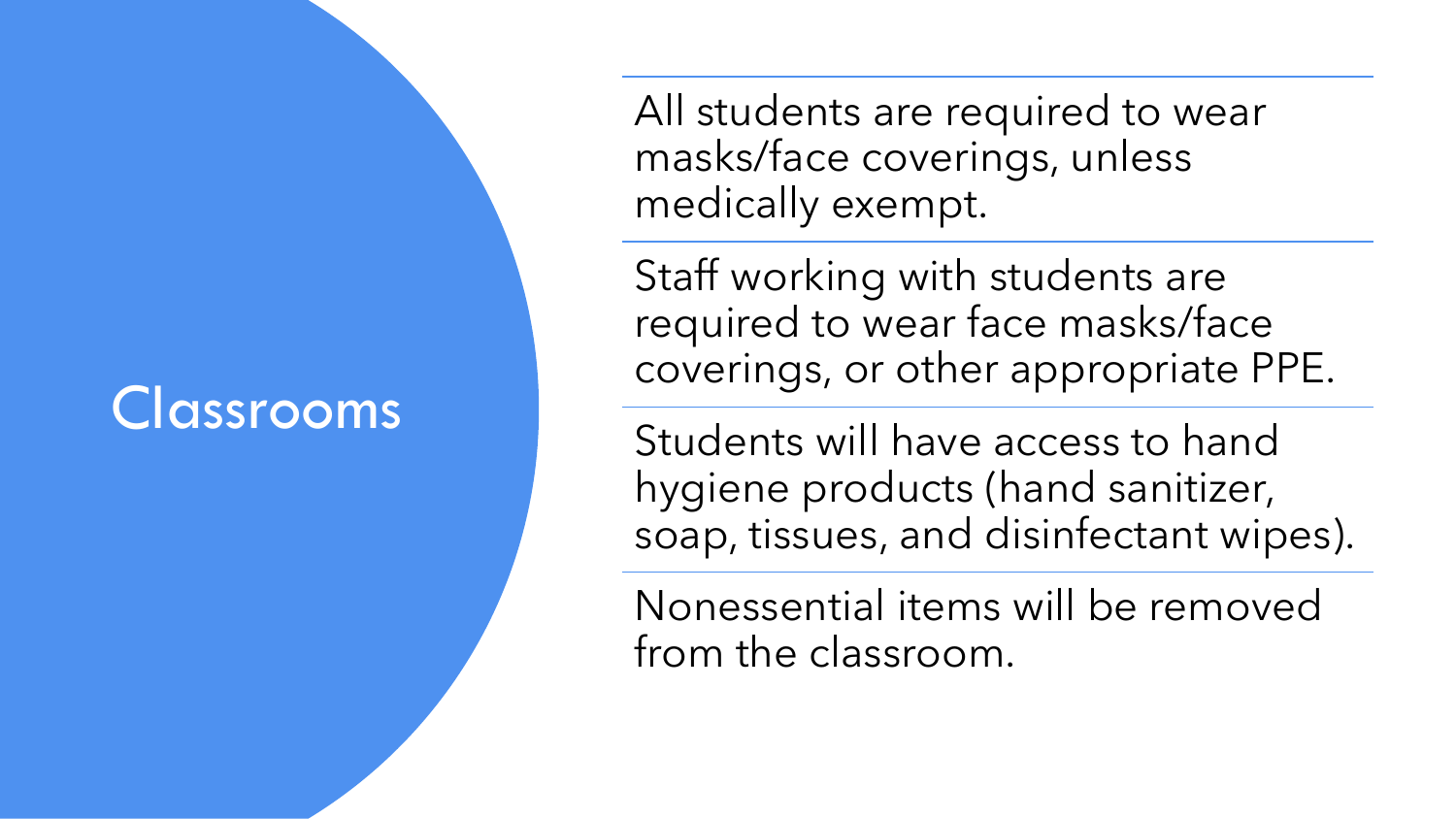### Classrooms

Students will be seated in a physically distant layout in classrooms with all chairs, desks, and tables properly spaced to achieve maximum distance.

Desks will face the same direction and be offset in rows.

Teachers will avoid allowing students to share textbooks and supplies.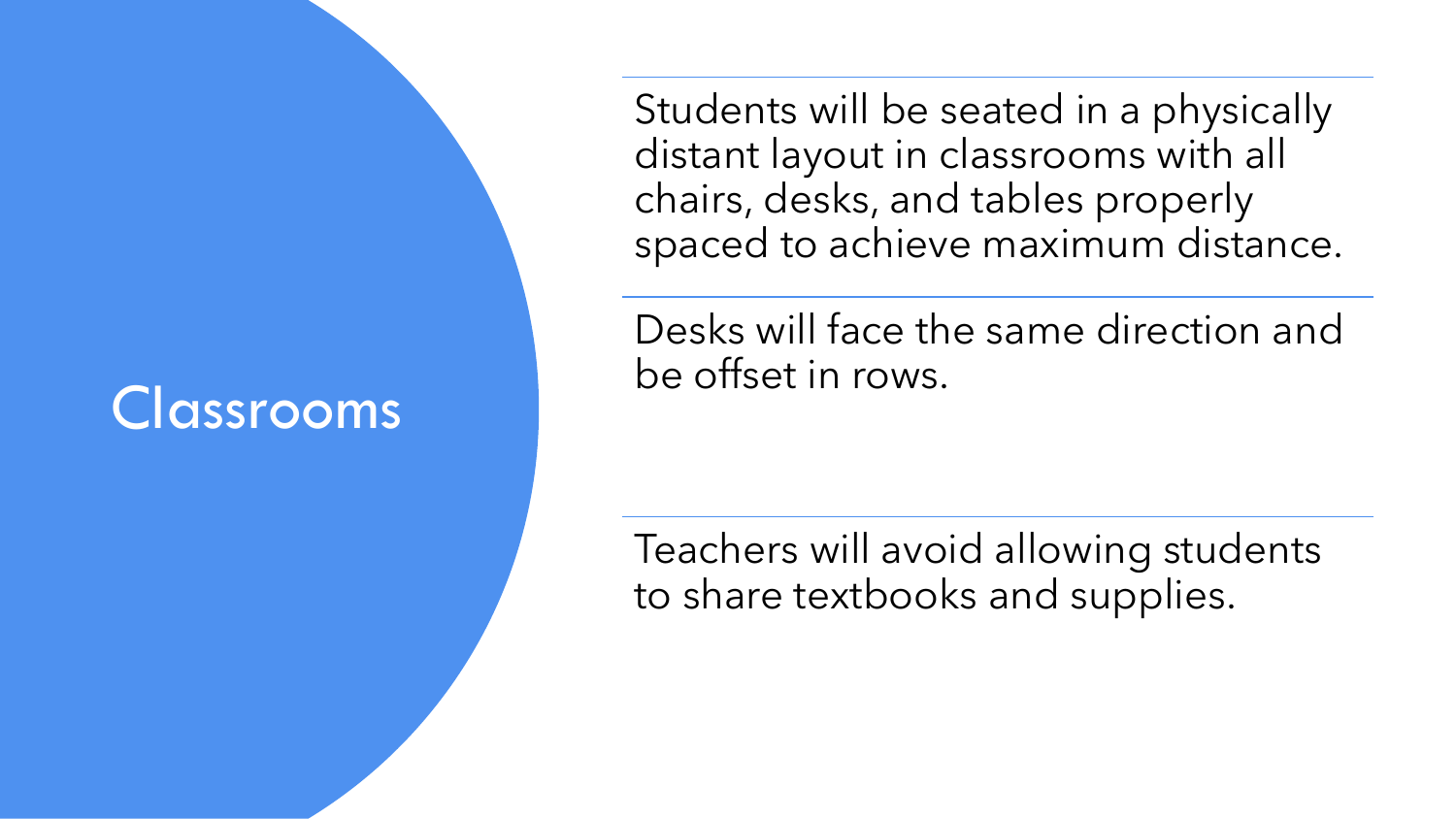### Food and Nutrition

- Breakfast will be served as select and go.
- Students will eat lunch on some days in the cafeteria and in their classroom on alternating days.
- Before and after eating, masks/face coverings will be required.
- Before and after eating, students will be required to clean hands using soap or hand sanitizer.
- Tables, seats, and contact points must be sanitized between services.

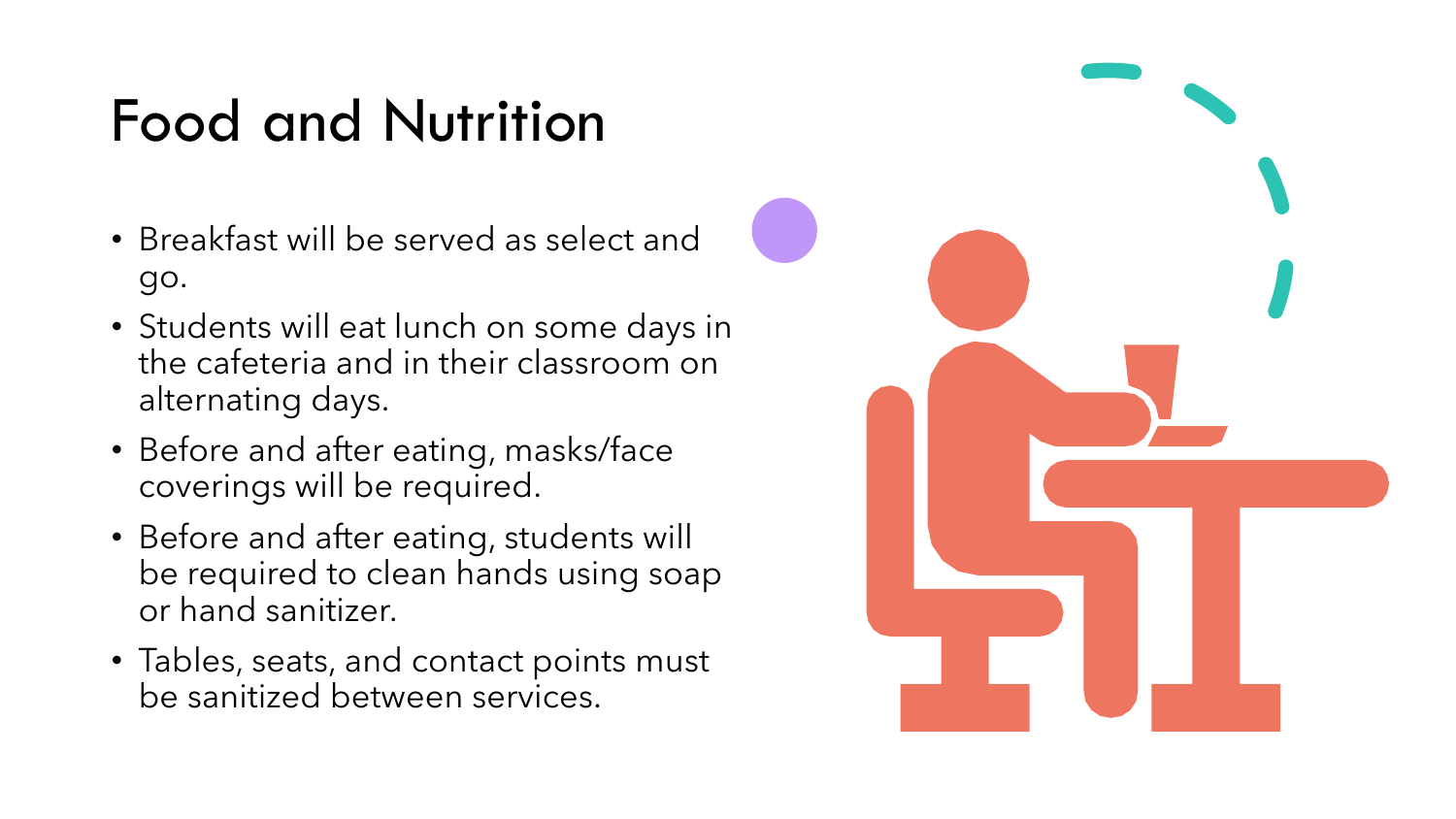### Common Areas

#### **Elevators**

- Students will be required to wear masks/face coverings within elevators.
- No more than two individuals are allowed in the elevator at once.

#### **Restrooms**

- The day porter will check common areas and restrooms throughout the day to ensure supplies are replenished, conduct touch-point cleaning (faucets, toilets, doorknobs, light switches, etc.).
- The number of individuals allowed in a restroom at one time, will be based on the number of stalls or urinals.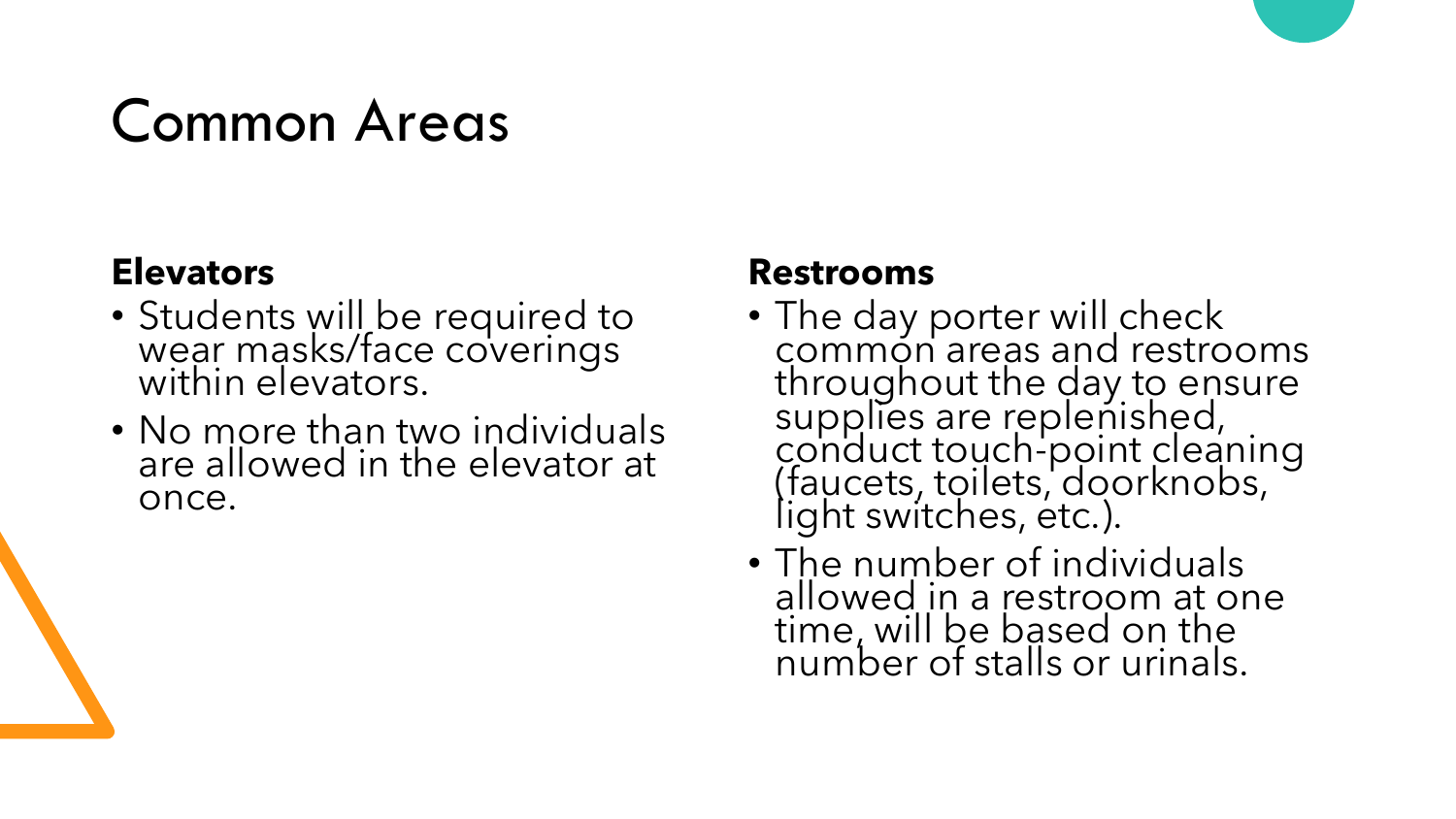## Playground and Recess

- Playground usage will be staggered rather than allowing multiple classes to play together.
- Students are required to wear masks/face coverings on the playground and during recess if 6 feet of social distancing cannot be maintained.
- Hand washing will be required before and after using the playground.

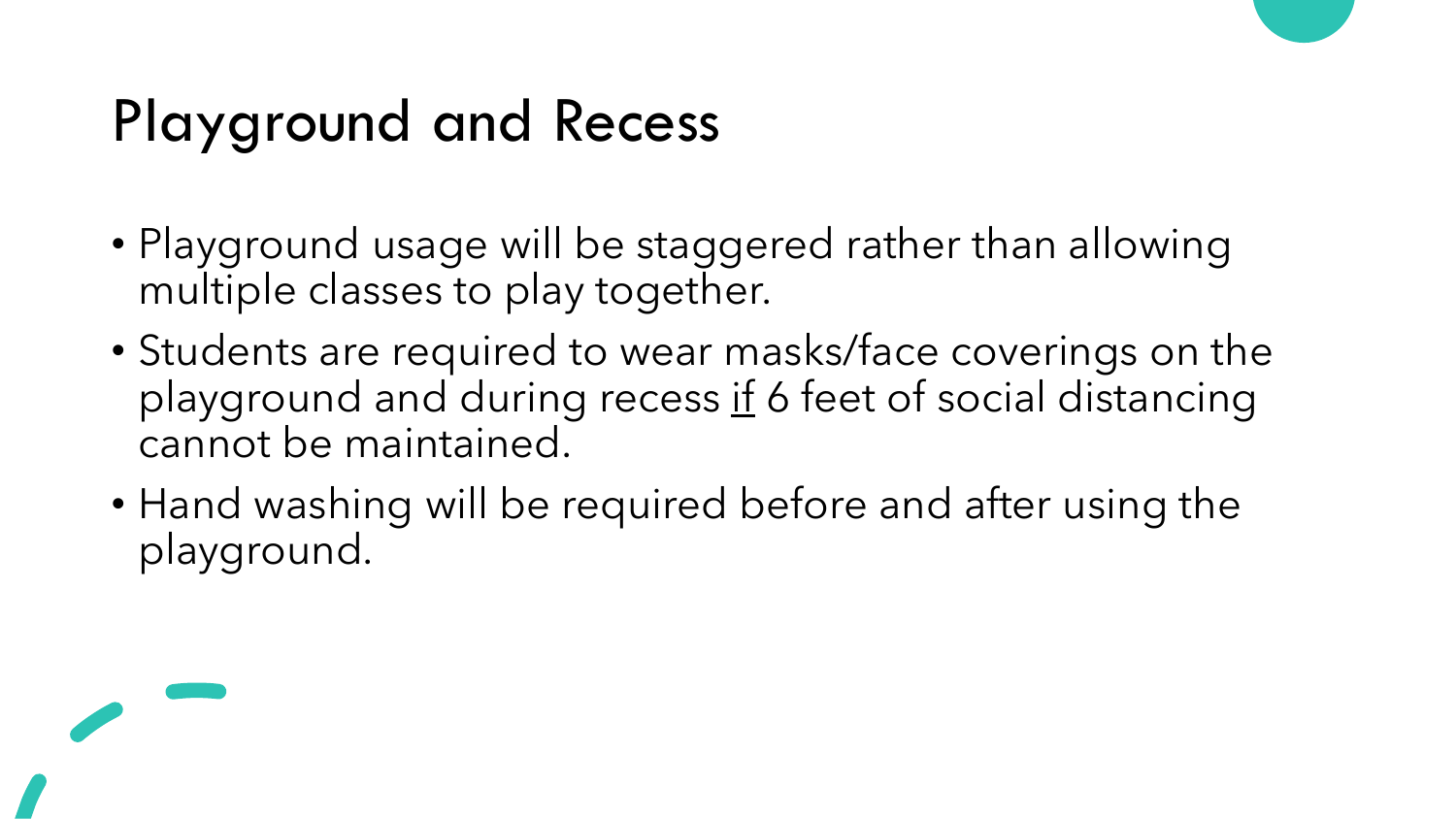## Emergency Drills (Fire, Active Assailant, Weather)

- Maximum physical distancing is maintained whenever practical.
- Masks/face coverings are required for all staff and students, unless medically exempt.
- In the event of an actual active assailant, fire, or severe weather incident, staff will take necessary actions to protect students from the threat without regard for social distancing.

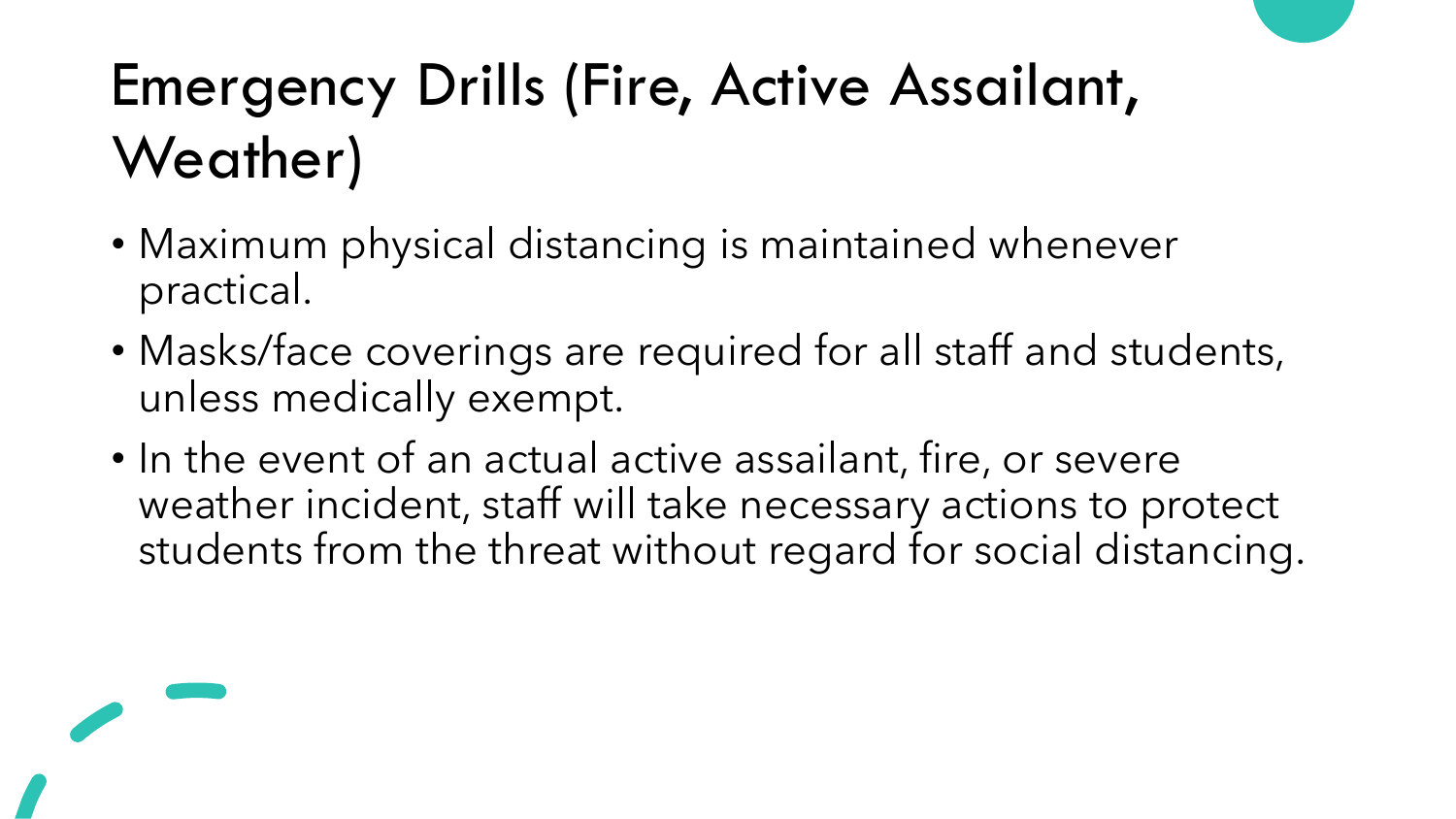# COVID-19 Case Management

Section 3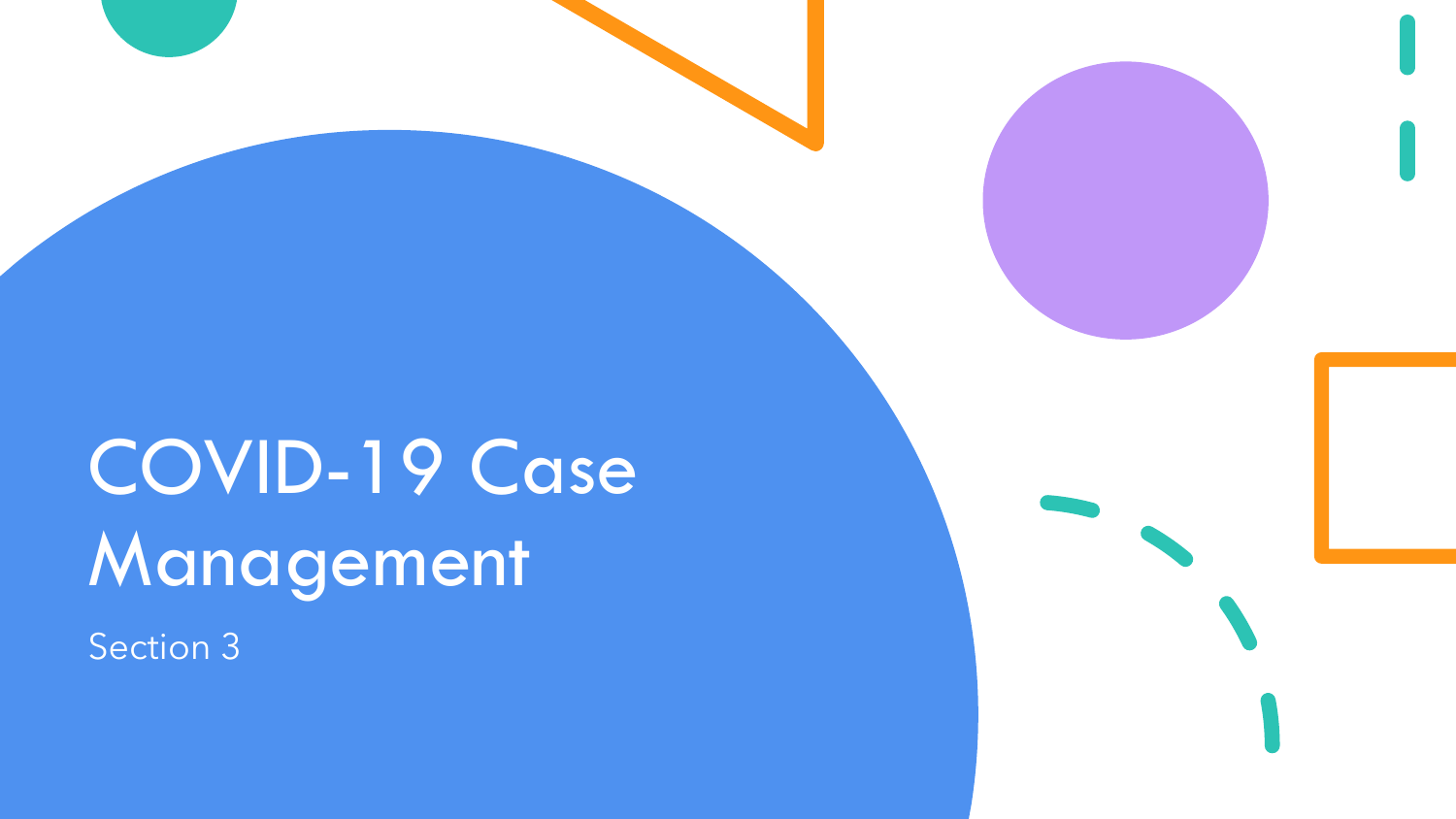### Clinical Procedures

- OSES will have two separate rooms to serve students. PPE must be used in both rooms.
	- Room 1: injury/treatment room, medicine distribution, sprained ankle, etc.
	- Room 2: fevers, cough, sore throat, diarrhea, vomiting, chill, etc.
- Clinics will adhere to physical distancing to the extent possible within the space available.
- All visits to the clinic and outcomes of those visits will be documented.

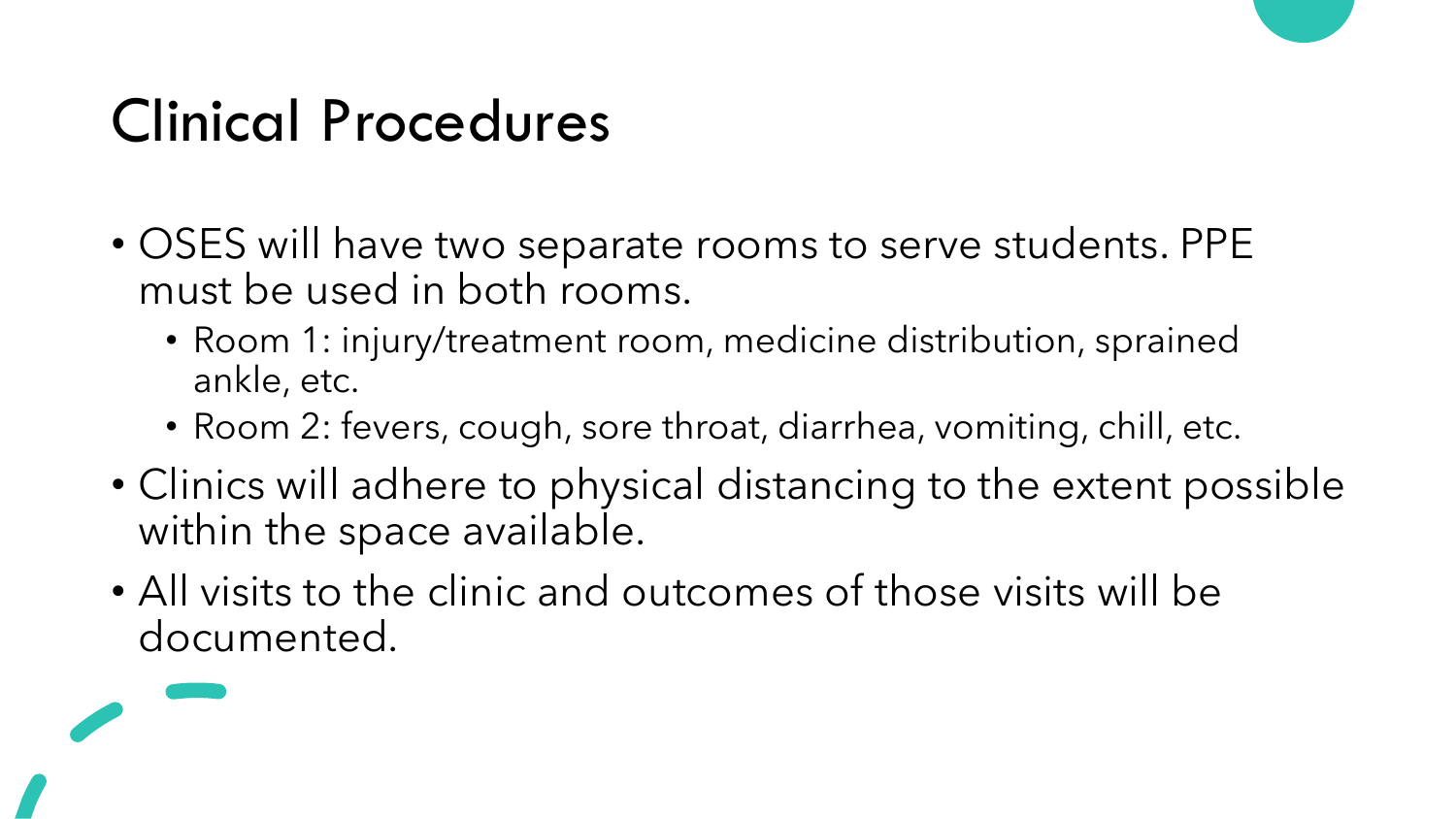### Clinic Procedures Continued

- All students arriving to the clinic will have their temperature checked.
- If initial temperature taken is 100.4°F or higher, the student will sit quietly for 3-5 minutes, then have it recheck.
- Students who meet sick/COVID-19 criteria for being sent home will be transferred to Room 2.
- If a child becomes sick and is unable to return to class, the parent will be required to pick up their child.

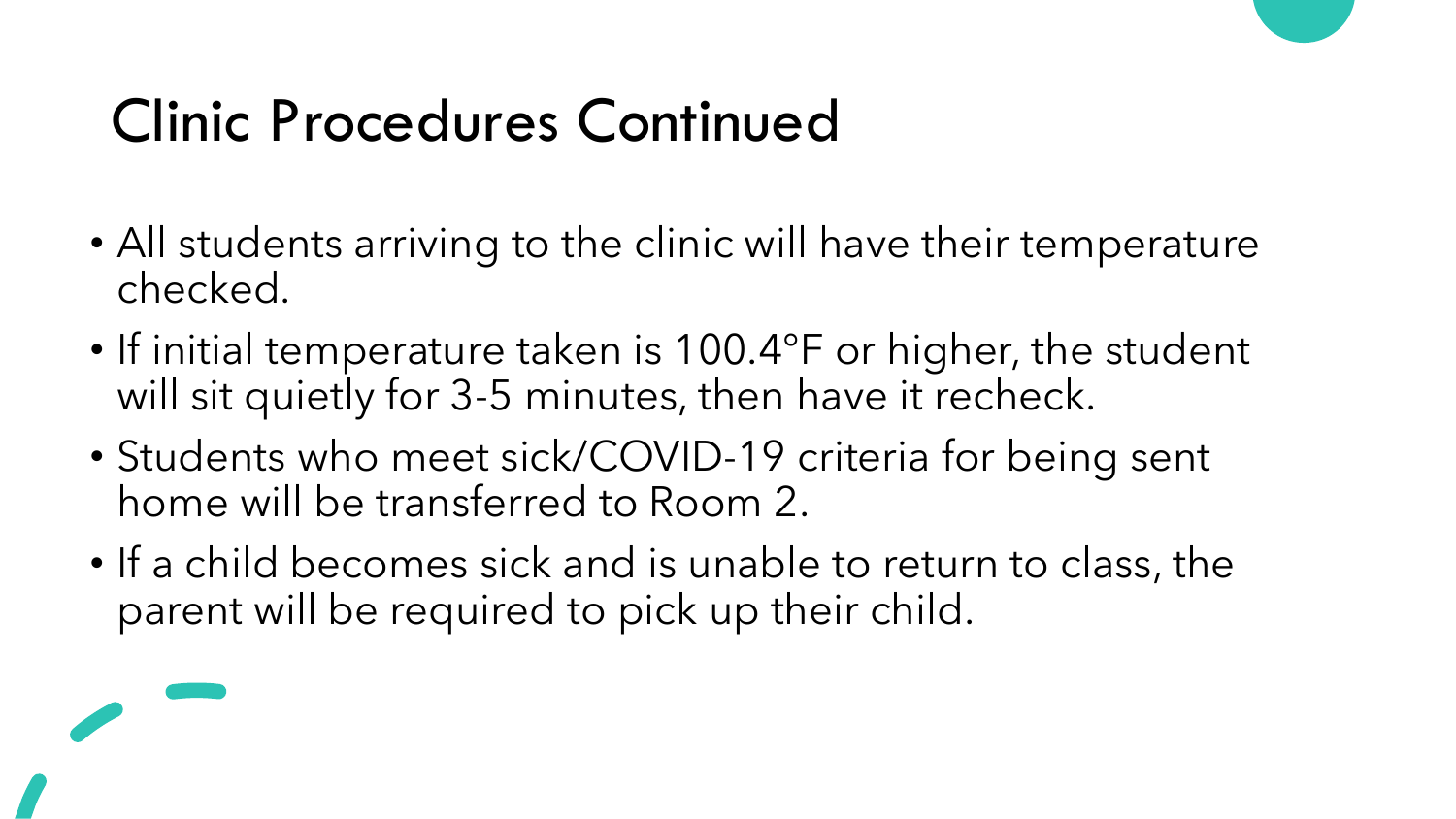### Clinic Procedures Continued

- If a child is sick, is not picked up, and his/her symptoms worsen, school administration will be notified and call 911 Emergency Medical Services (EMS) and/or notify the proper authorities, as necessary.
- If a parent denies EMS transport at the recommendation of the school and EMS personnel, the parent must sign out the child and take him or her home. The parent must be present at school to deny transport.

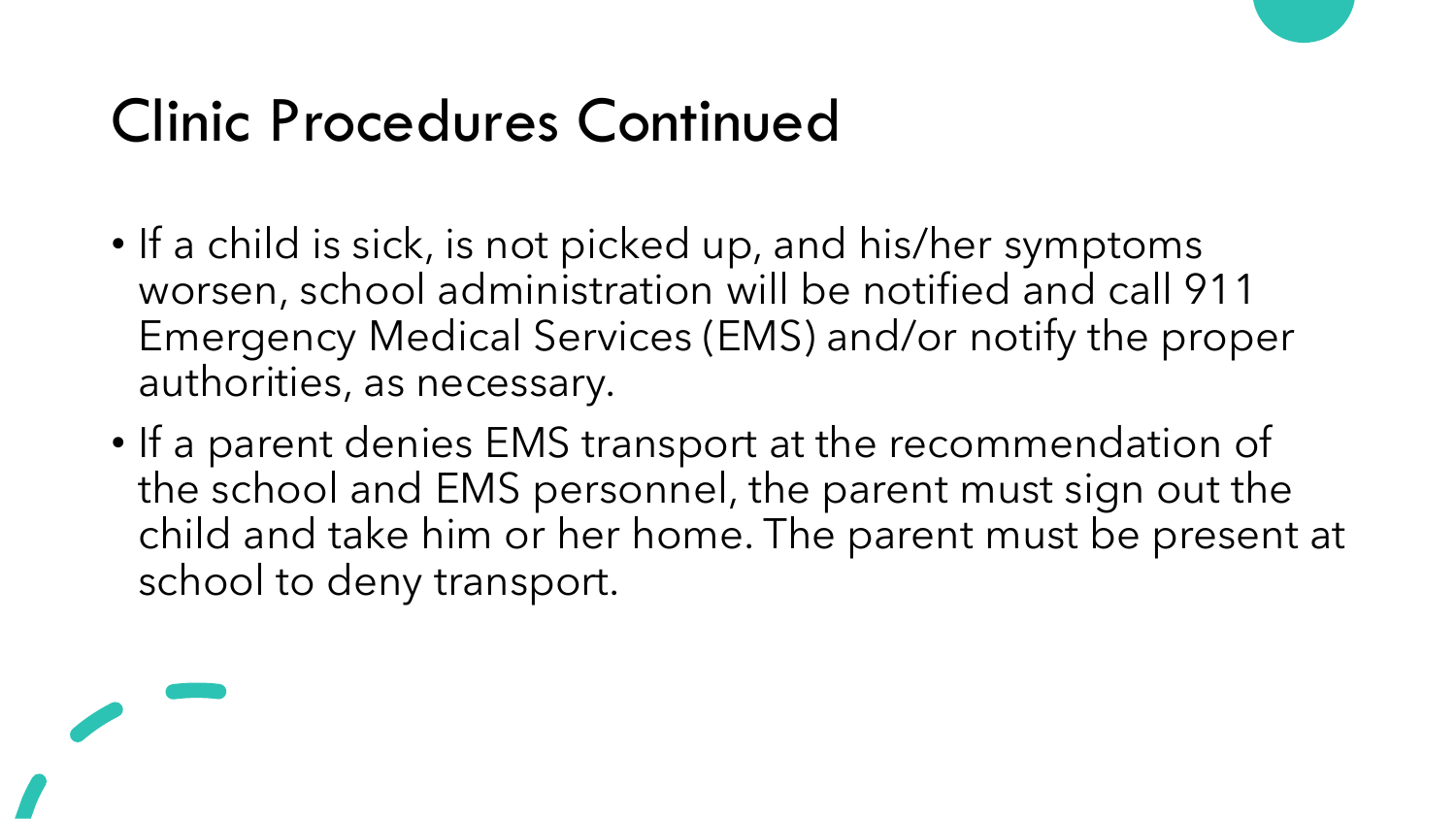### Clinic Procedures Continued

- If a student is sent home sick, they can return to school if one of the below criteria is met
	- Student returns with a current, signed, and dated physician's release to return to school.
	- Student returns with a negative COVID-19 test result.
	- Student is fever/symptom free for 24-hours without medication.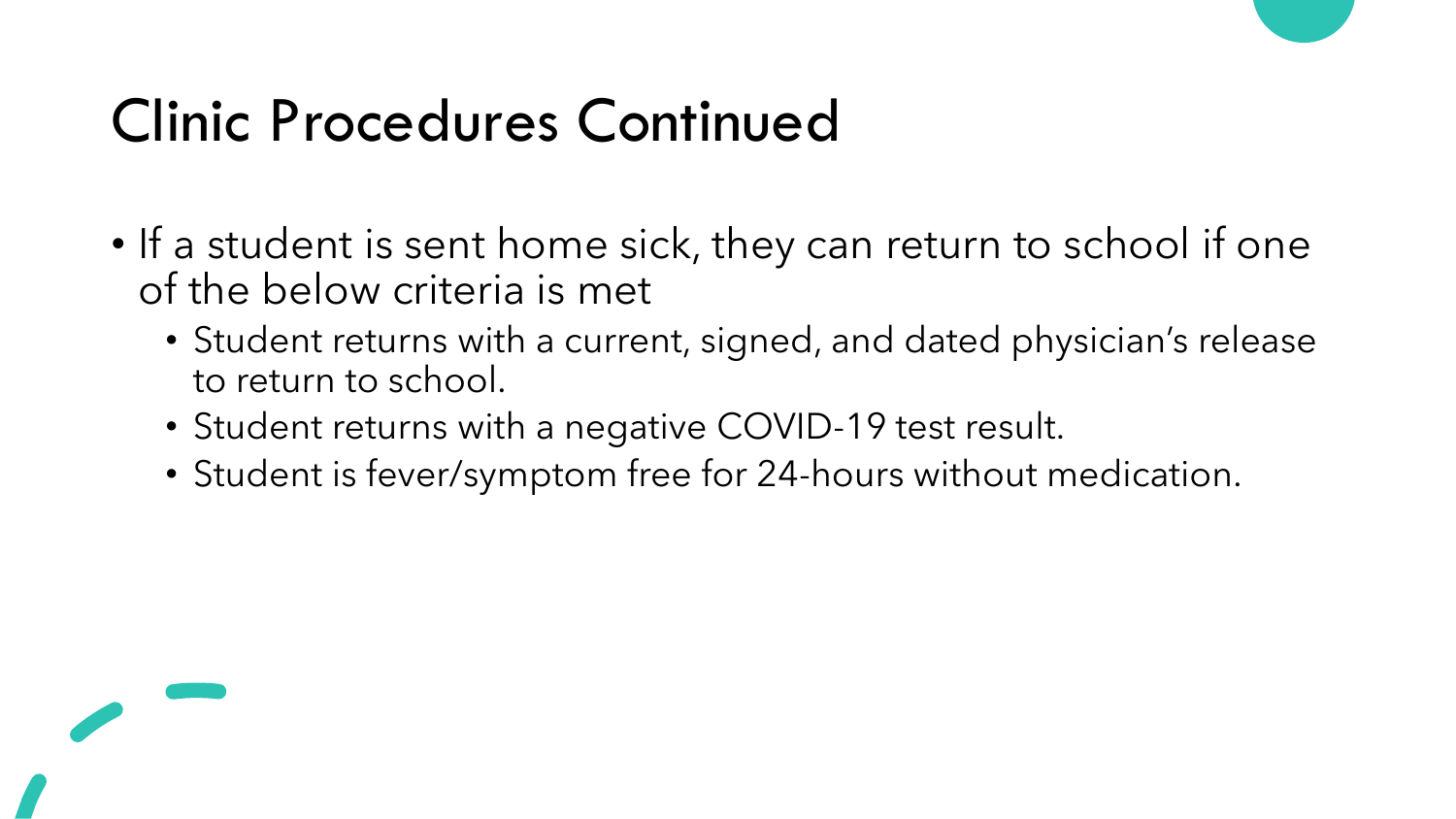### Student Confirmed Case Procedure

• In cases where a student or their parent has disclosed a positive COVID-19 result, is exhibiting symptoms outlined by the Centers for Disease Control and Prevention (CDC); has been exposed to COVID19; has been told by a physician to be tested for COVID-19; and/or is subject to Federal, State, or Local self-quarantine or self-isolation related to COVID-19, the work location supervisor shall follow the proper procedures.

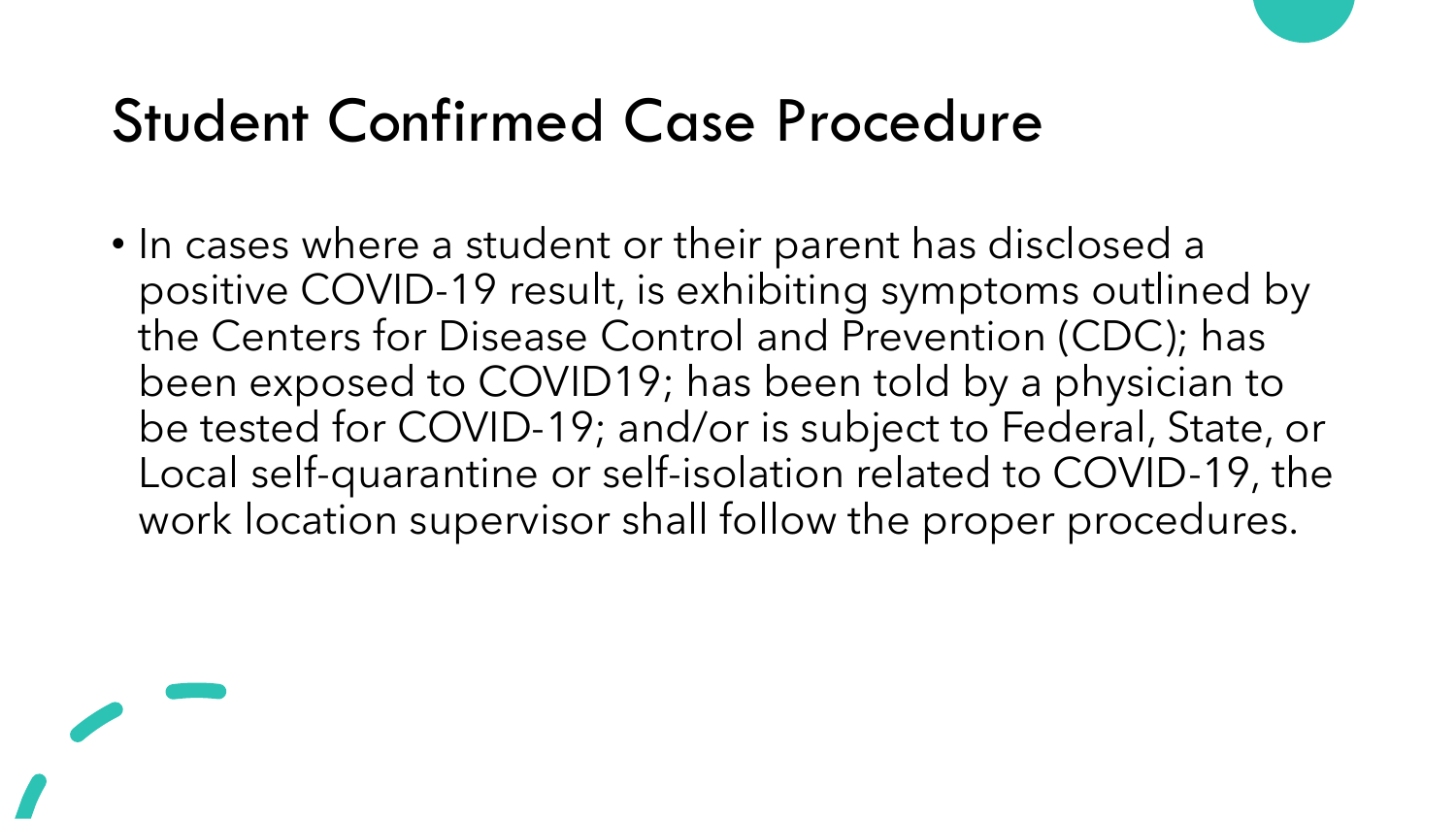### COVID-19 Student Case Reporting Procedure (Student Not Present)

Student Suspected or Confirmed Case Principal Advised by Parent or Health Care Provider School actions • Collect information from parent/health care provider • Advises parent to keep student home until medically cleared • Identifies and secures affected area(s) • Directs school porter and cleaning crew to initiate COVID-19 procedures • Conducts investigative case to identify secondary exposures • Reports findings to appropriate contacts

Student may not return to school until medically cleared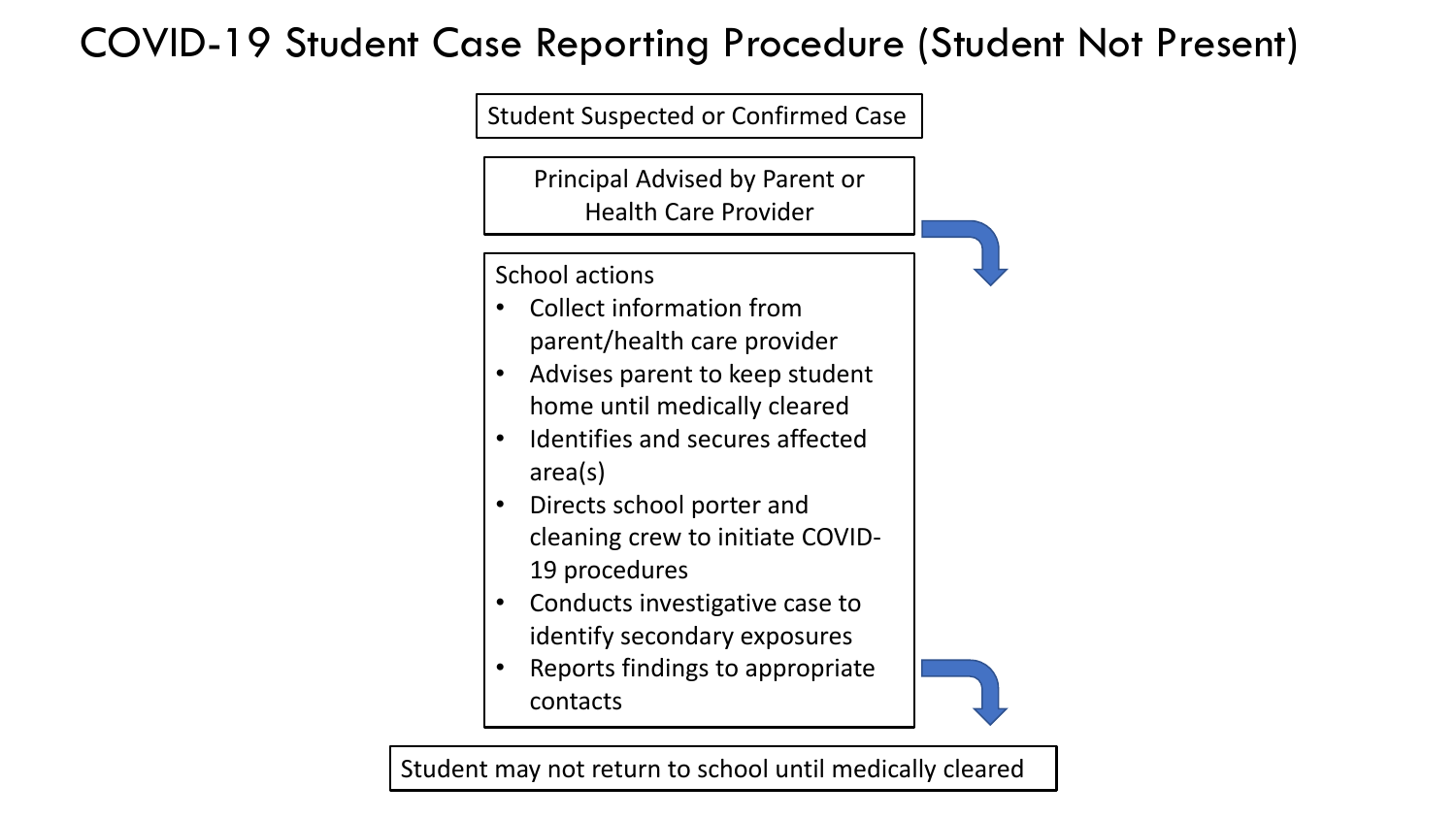### COVID-19 Student Case Reporting Procedure (Student Present)

Student Suspected or Confirmed Case

Principal Advised by Staff/Teacher of Student Condition

School actions

- Place student in isolated room
- Notifies student's parent
- Secures affected area(s)
- Directs school porter and cleaning crew to initiate COVID-19 procedures
- Conducts investigative case to identify secondary exposures
- Reports findings to appropriate contacts

Student may not return to school until medically cleared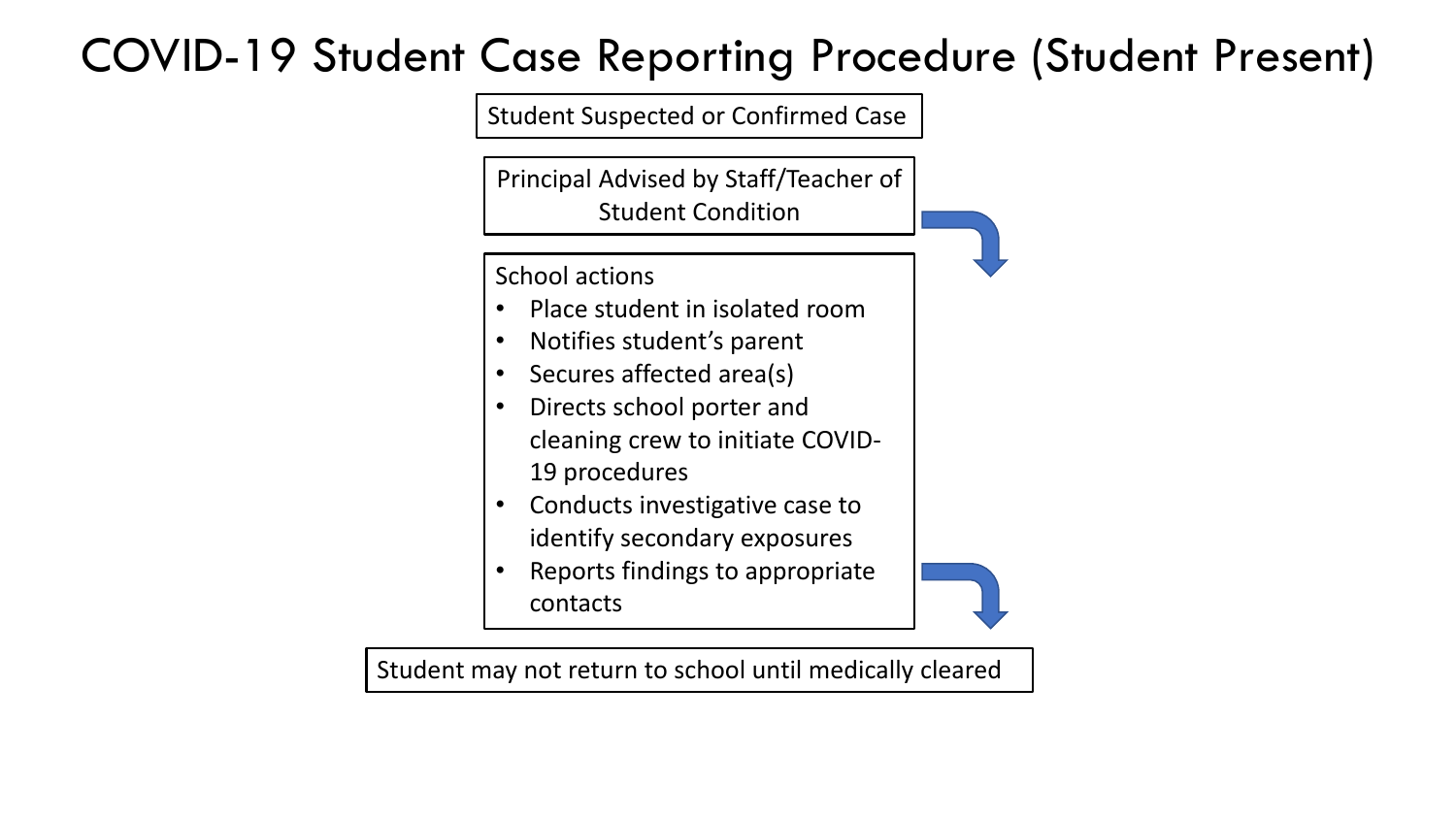## Investigative Case Support (ICS) for Students

What is Investigative Case Support?

FDOH uses contact tracing to track COVID-19 exposures. Contact tracing is a highly scientific process, requiring specialized training. To support FDOH contact tracing

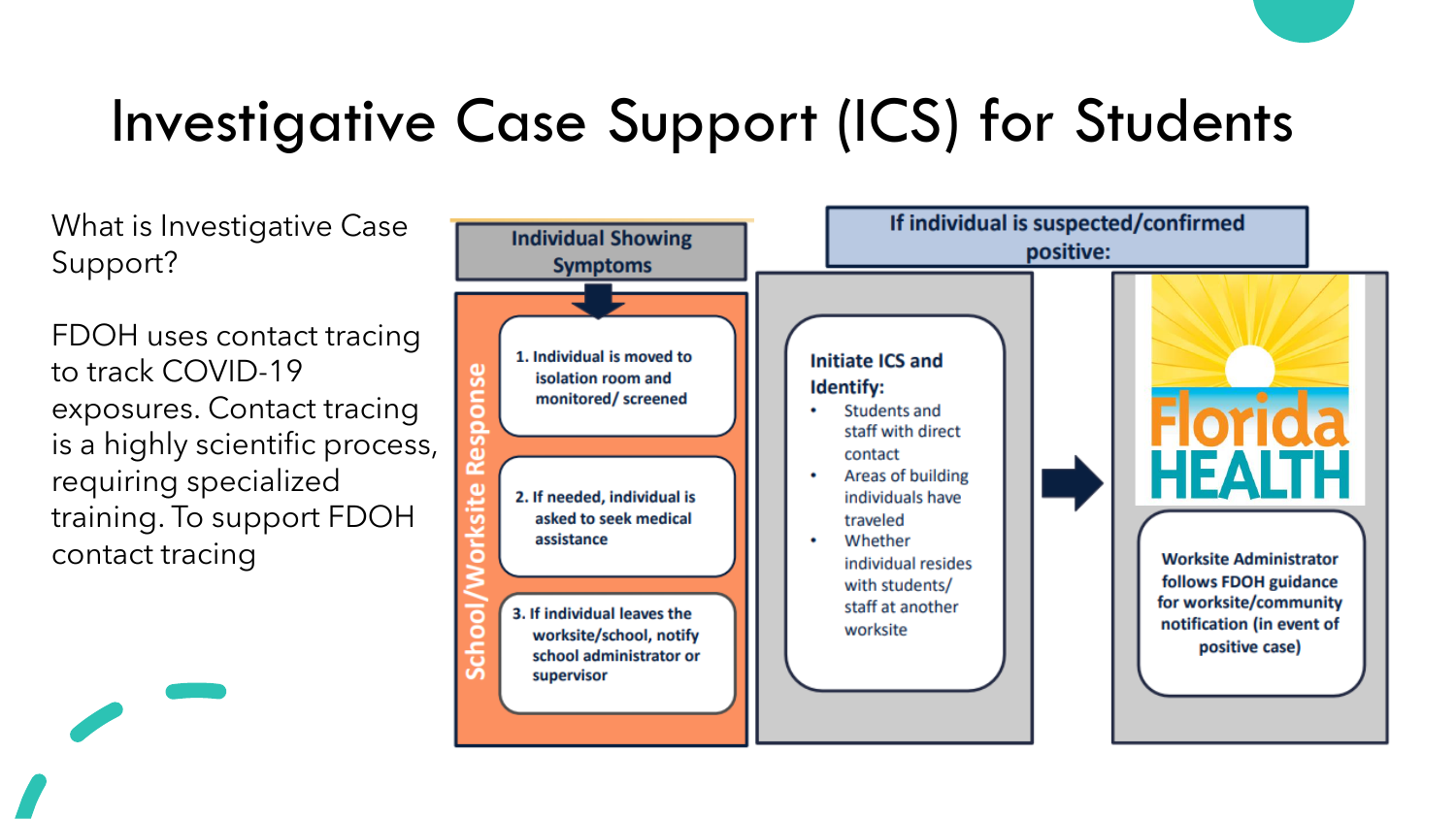### Employee Confirmed Case Procedure

• In cases where an employee has disclosed a positive COVID19 result, has been directly exposed to COVID-19 and/or has been told by a physician to be tested for COVID-19, the work location supervisor shall follow the proper procedures.

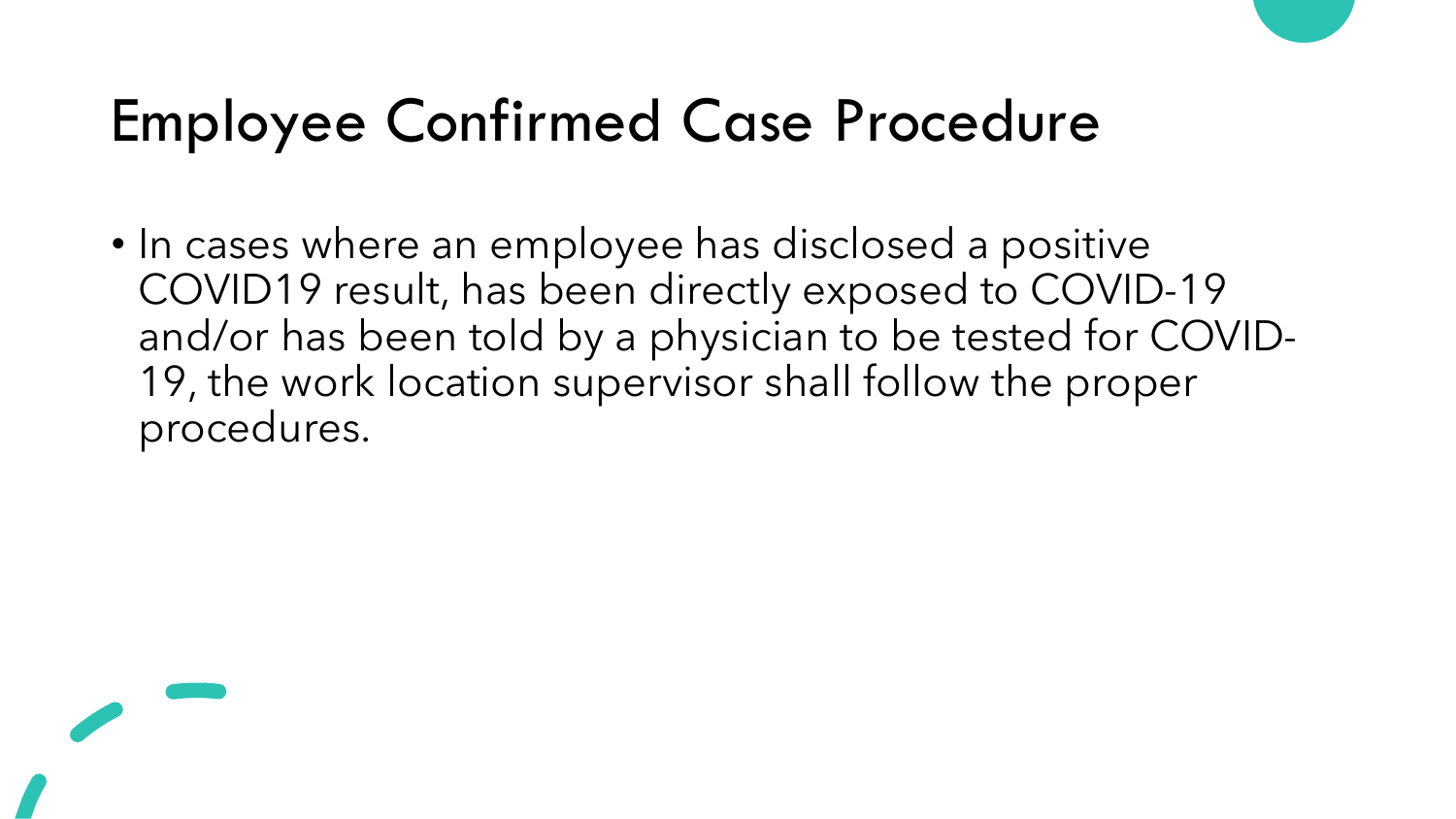### COVID-19 Employee Case Reporting Procedure

Employee Reports Positive Test or Direct Exposure to COVID-19

> Employee Present The employee will be sent home await guidance from the school

Employee Not Present The employee will self isolate at home and await guidance from the school

School actions:

- Conducts investigative case to identify secondary exposures
- Evaluate employee's duty status (i.e. sub needed)

Student may not return to school until medically cleared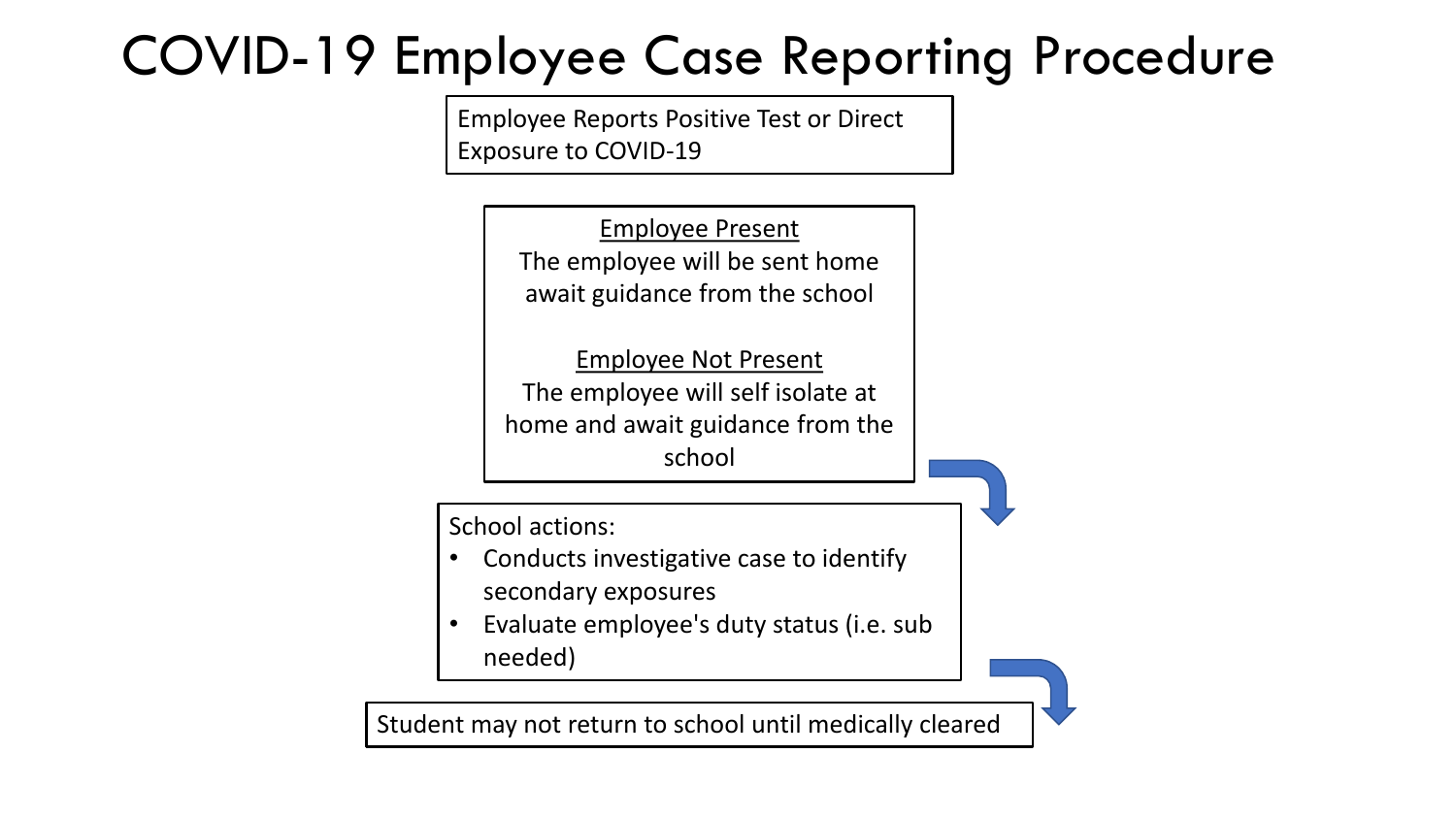# Investigative Case Support (ICS) for Employees

What is Investigative Case Support?

FDOH uses contact tracing to track COVID-19 exposures. Contact tracing is a highly scientific process, requiring specialized training. To support FDOH contact tracing

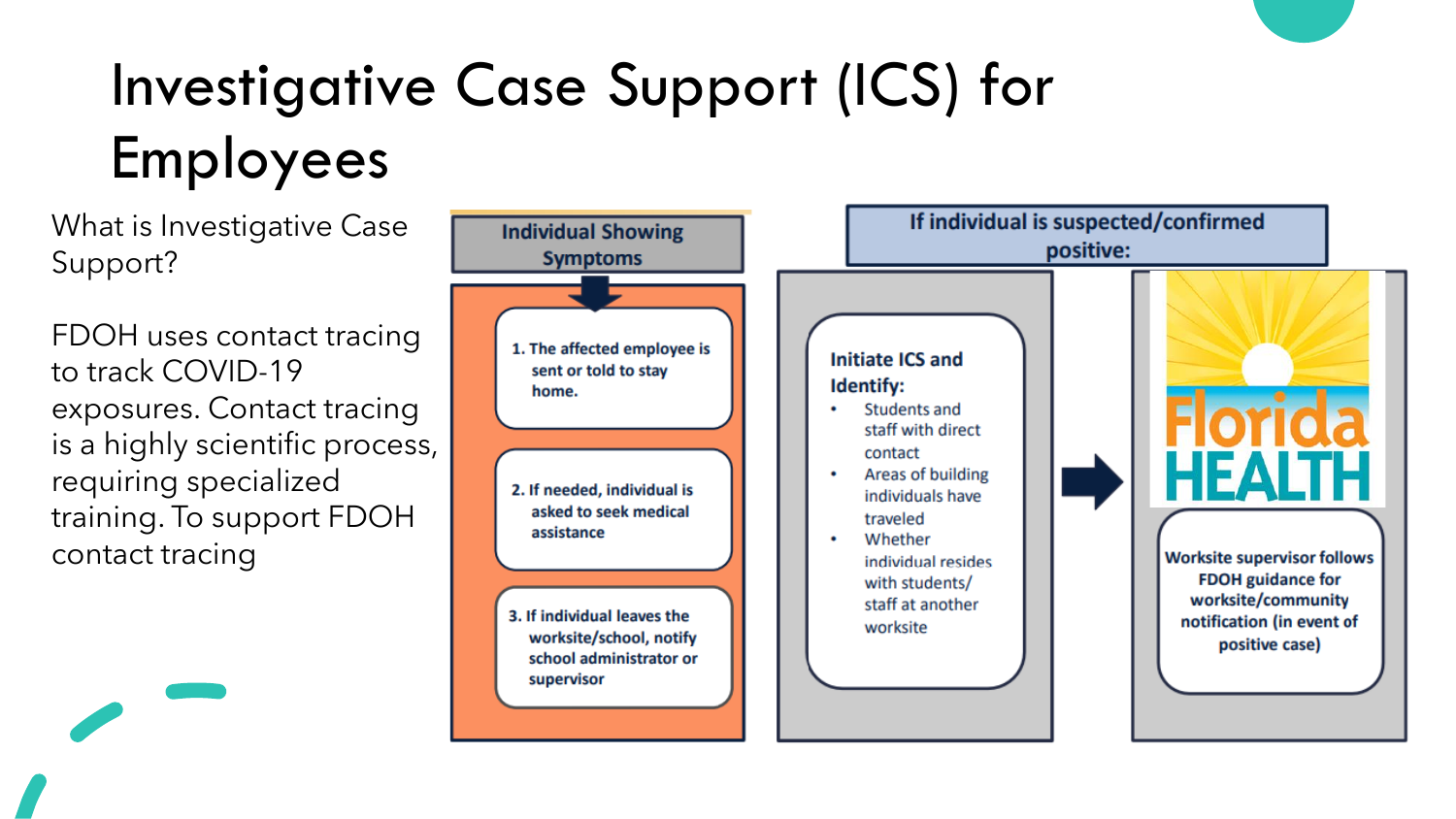### Mental Health

- OSES will work along with OCPS' Mental Health Services team to provide various resources for students, teachers and parents.
- Teachers and staff will be provided training to help identify students who made need additional assistance with coping techniques.

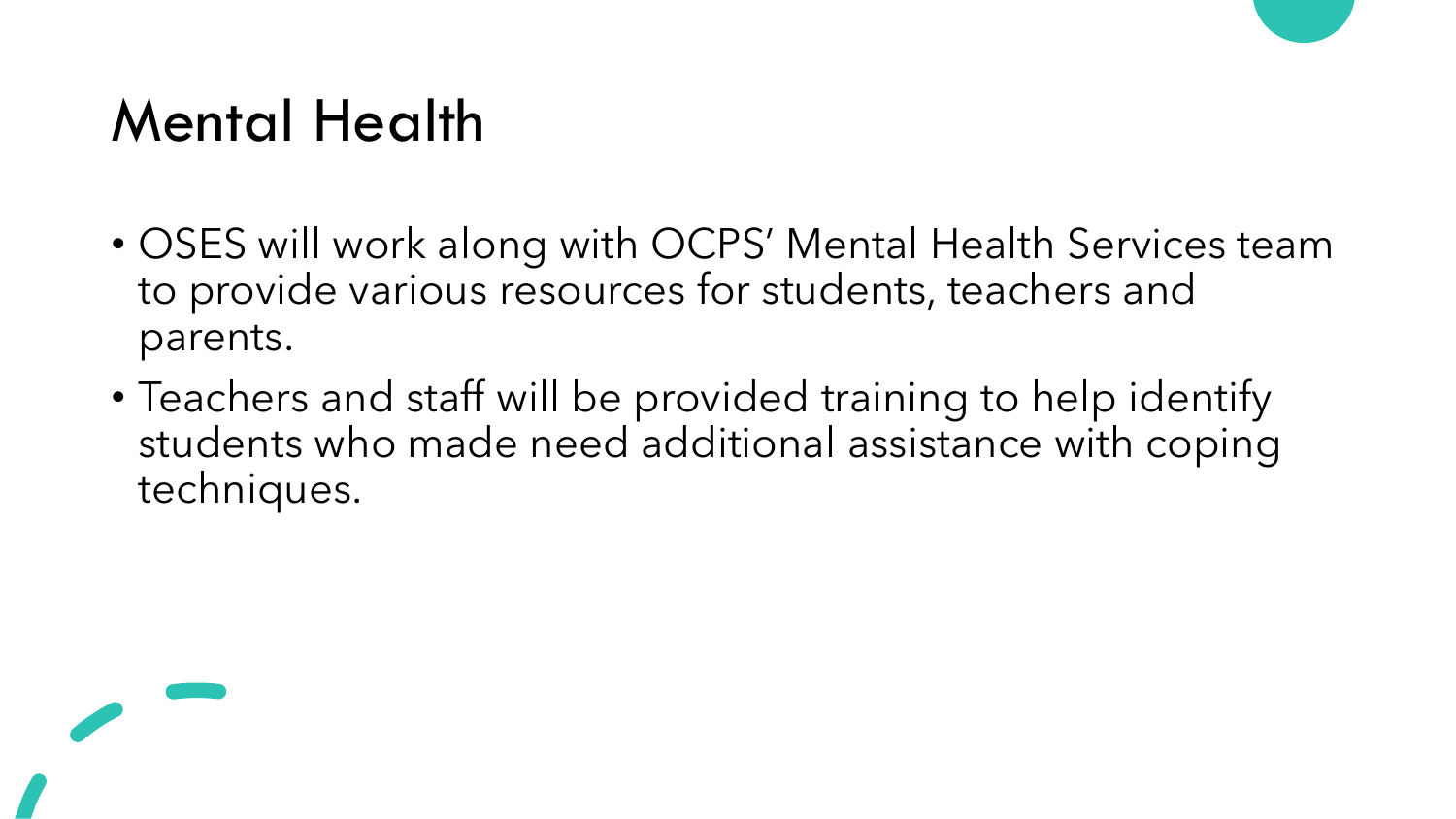### Temperature Screening Procedures

- Students, employees and visitors are to go through the temperature screening process.
- Screening staff will maintain social distancing from the individual being screened while waiting for temperature to register.
- One individual can be screened at a time.
- The thermometer will be placed one inch (1") from the center of the individual's forehead

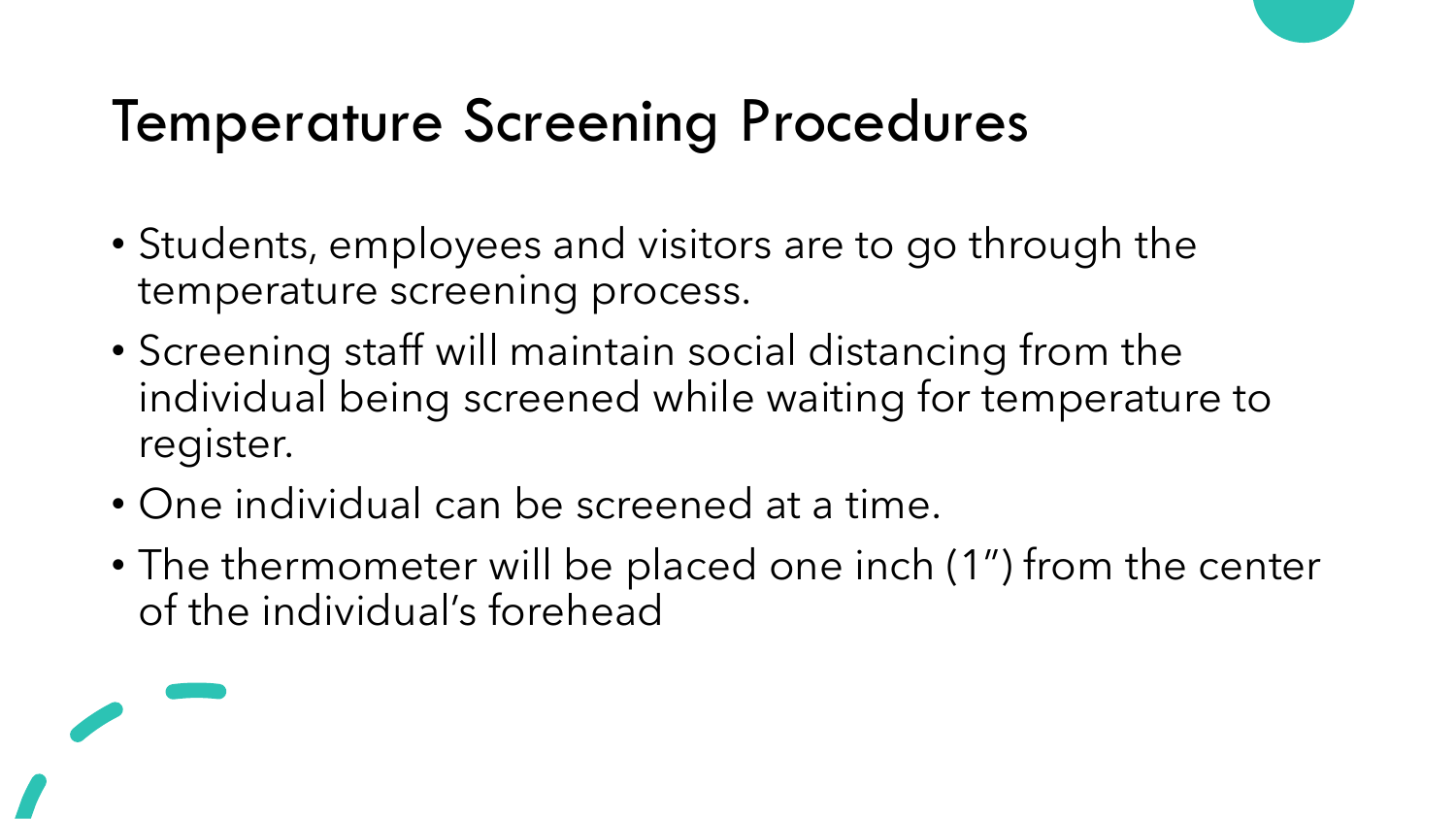## Temperature Screening Procedures Continued

- If the temperature is below 100.4° F, the individual will be allowed to enter.
- If the temperature is 100.4° F or higher, the individual will be tested a second time.
- If the individual is an employee and the temperature is still 100.4° F or higher after second screening, the individual cannot enter the premises to report to work.

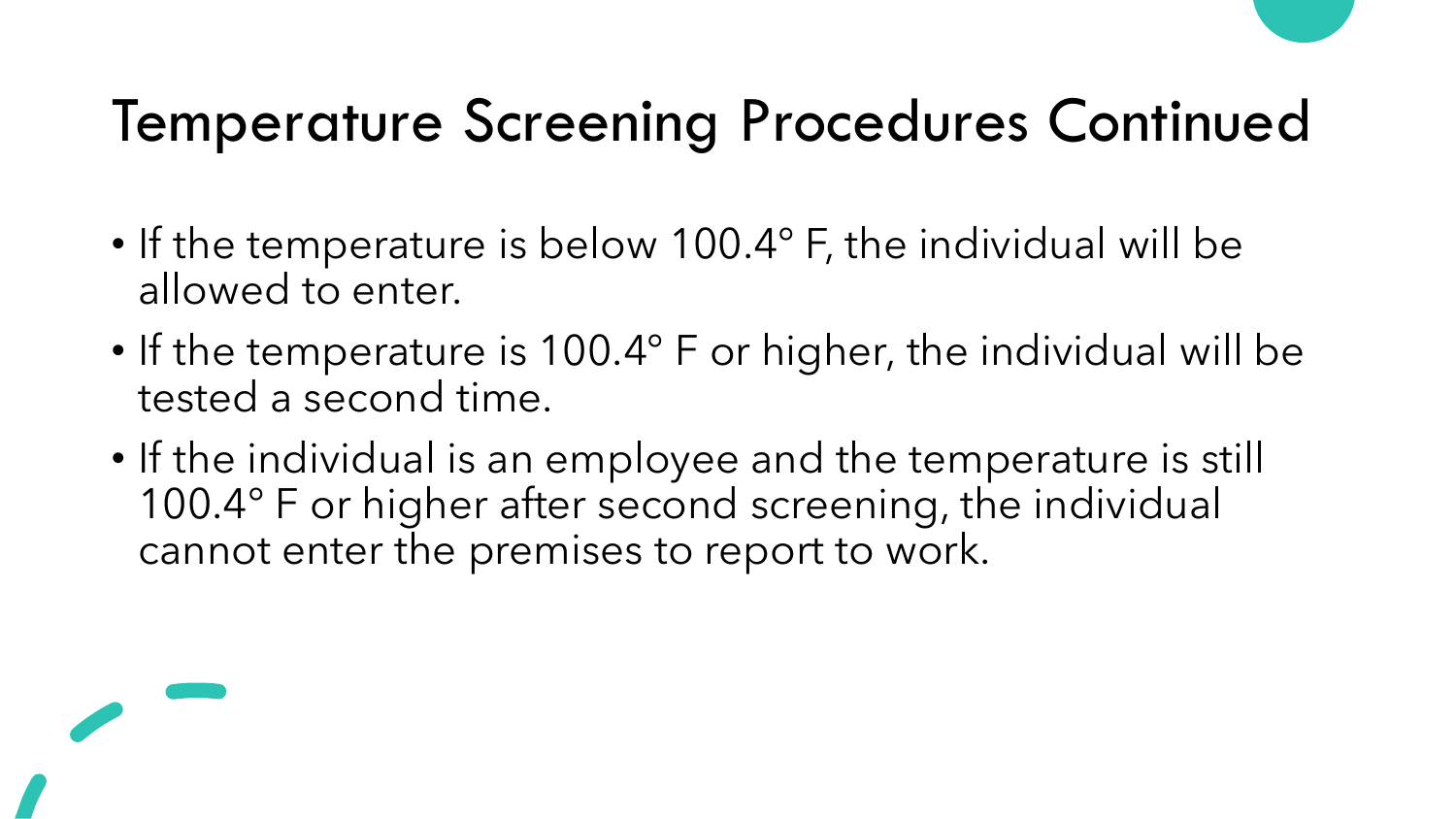### Temperature Screening Procedures Continued

- If the individual is a student and temperature is still 100.4° F of higher after the second screening, send the student to the sick room and begin the COVID-19student case reporting procedure.
- If the individual is a visitor and temperature is still 100.4° F or higher after second screening, explain that the visitor cannot enter the premises and advise him/her to call the department to discuss the purpose of the visit.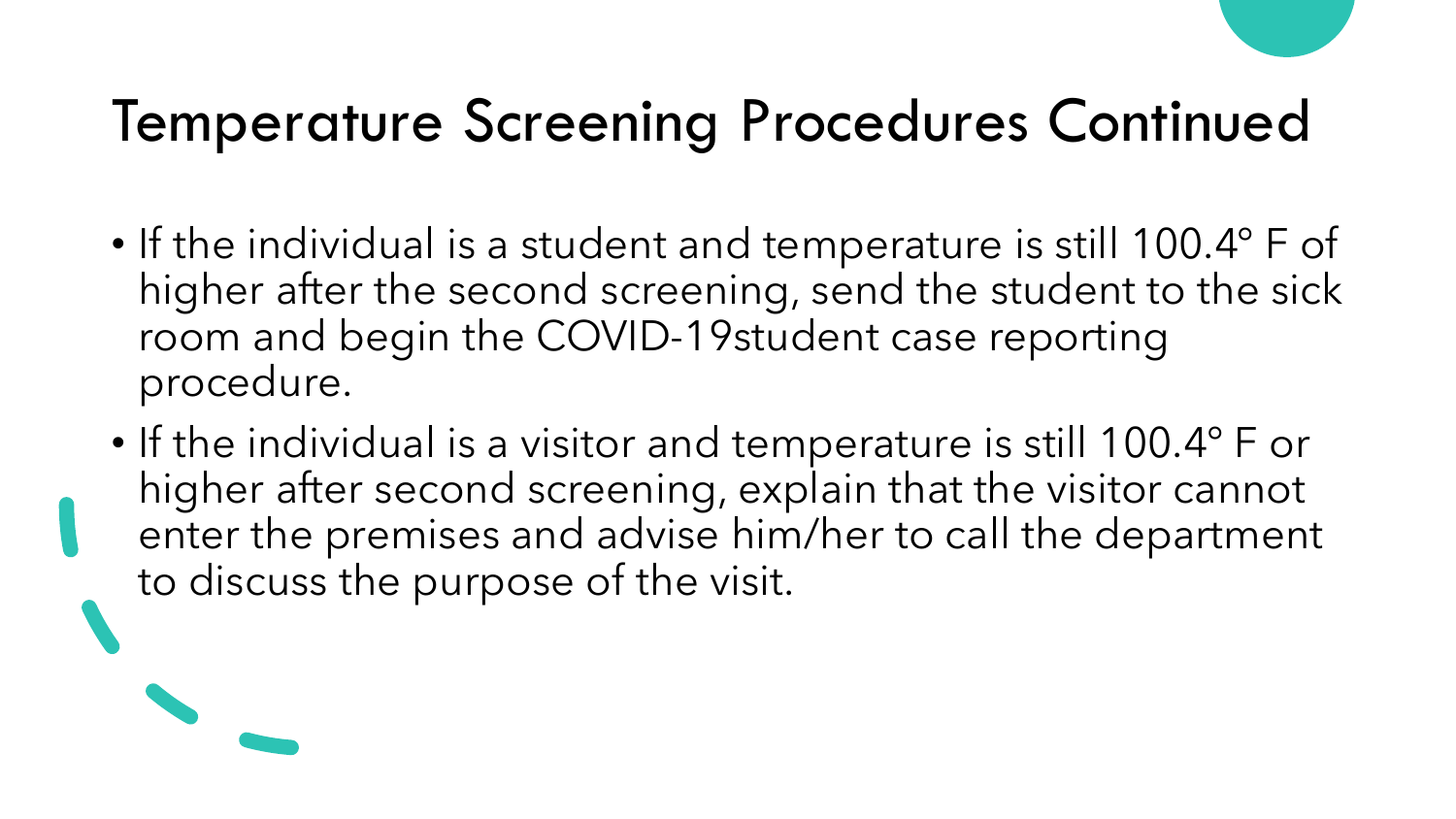- Will masks be required?
	- Masks, face coverings are required for all students and staff over the age of 3, unless there is a medical reason why one cannot be worn. All masks must cover the mouth and nose. Any face coverings must not interfere with the safe and orderly conduct at school.
- What about students who can't wear one for medical reasons?
	- Students who are medically unable to wear masks/face coverings will be accommodated based upon the individual medical circumstances of the student.
- Where will masks be required?
	- Masks/face coverings must be worn throughout the school. Masks/face coverings may be removed for meals, and when instructed by a teacher or administrator as long as social distancing requirements are followed.

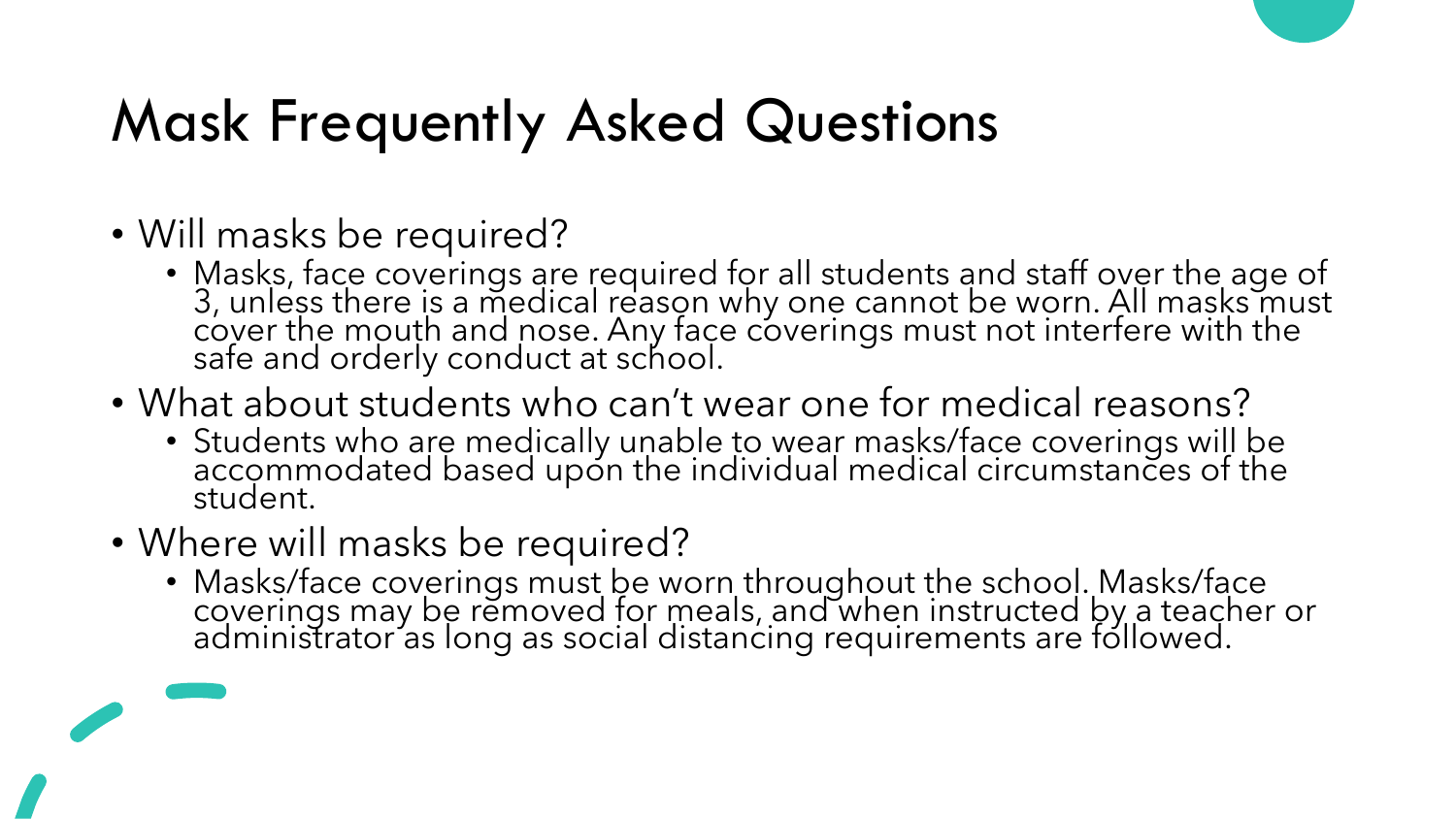- What about students who forget, soil or damage their mask during the day?
	- Students are encouraged to bring an extra mask to school in their backpack. The school can provide face masks to individuals who forget to bring one.
- What happens if a student refuses to wear a mask?
	- If a student refuses to wear a mask/face covering, that student will be dealt with in accordance with the Student Code of Conduct.
- What happens if a parent refuses to have their child wear a mask or face covering?
	- If a parent refuses to have their child wear a mask/face covering, even if the student is medically able to do so, will not be allowed entry into the school. The student would need to attend school through one of the virtual options.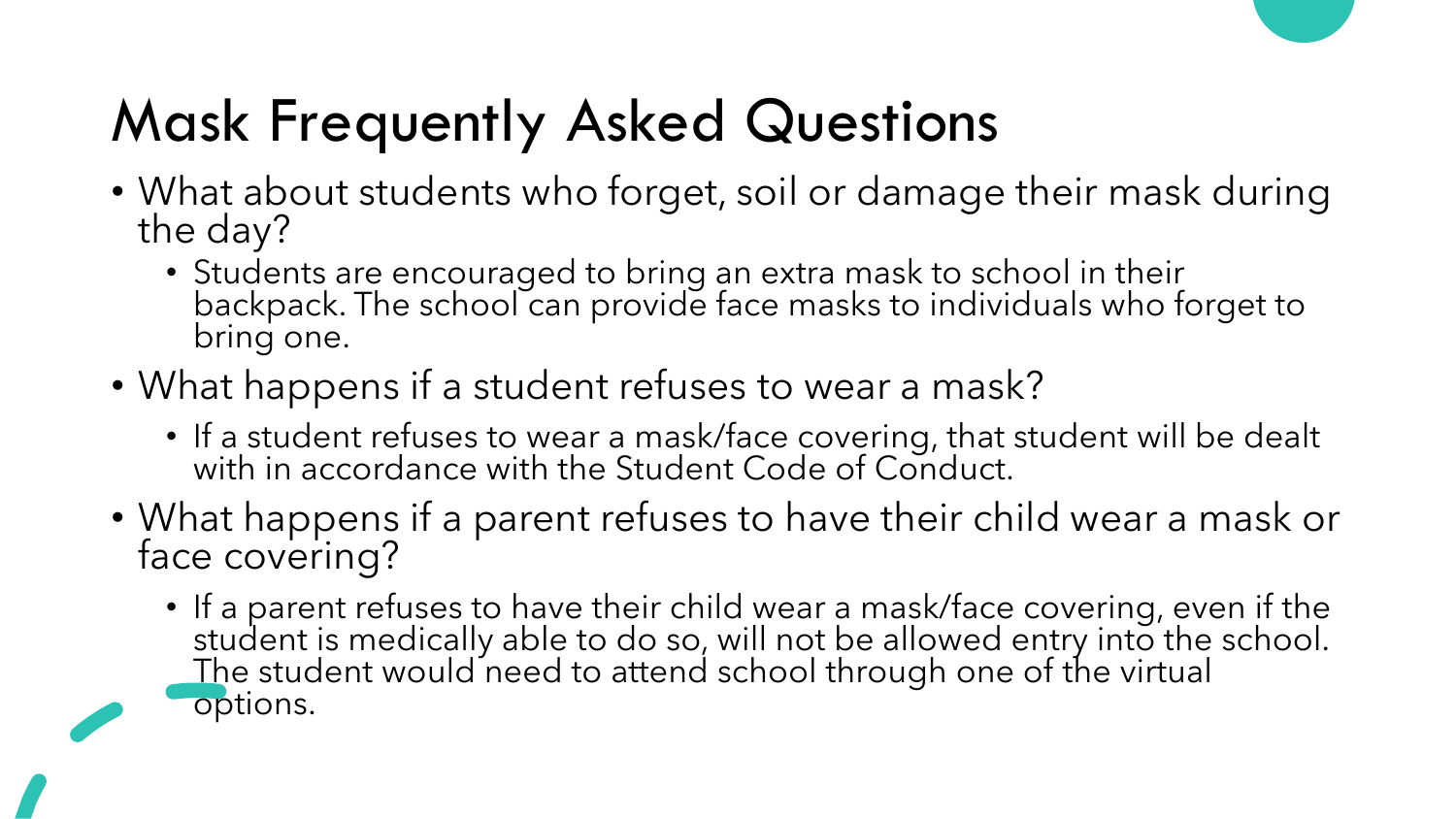- What happens if a student takes a mask off and does something like intentionally cough in someone's face?
	- This will be treated as an assault and handled according to the Code of Student Conduct.
- What about little children who can't keep a mask on?
	- Students who are having issues with their masks will be assisted by school personnel to make adjustments to the mask to comply with the requirements to wear a mask. Parents/guardians can assist their children with the proper wearing a face coverings in advance of starting school.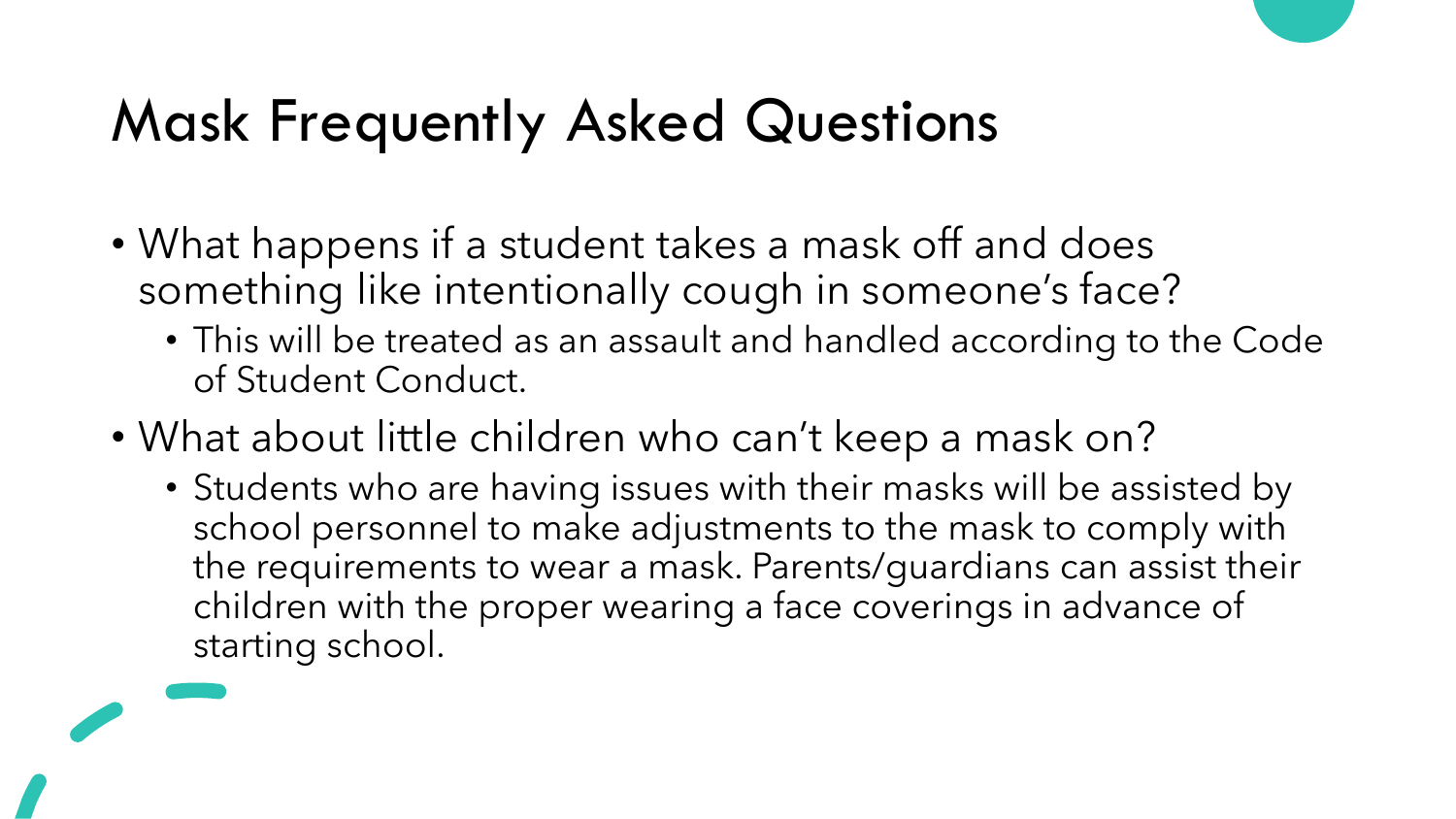- Will we require masks at PE, sports or band when outside in the heat?
	- Masks will not be required during outside activities such as physical education and recess as long as there is school supervision and social distancing requirements can be followed.
- What happens if the teacher isn't wearing his/her mask? Can the students tell them to put it on?
	- Teachers will be given discretion to temporarily remove their own mask for instructional and developmentally appropriate educational purposes. Upon removal, the teacher must continue to follow all social distancing requirements.